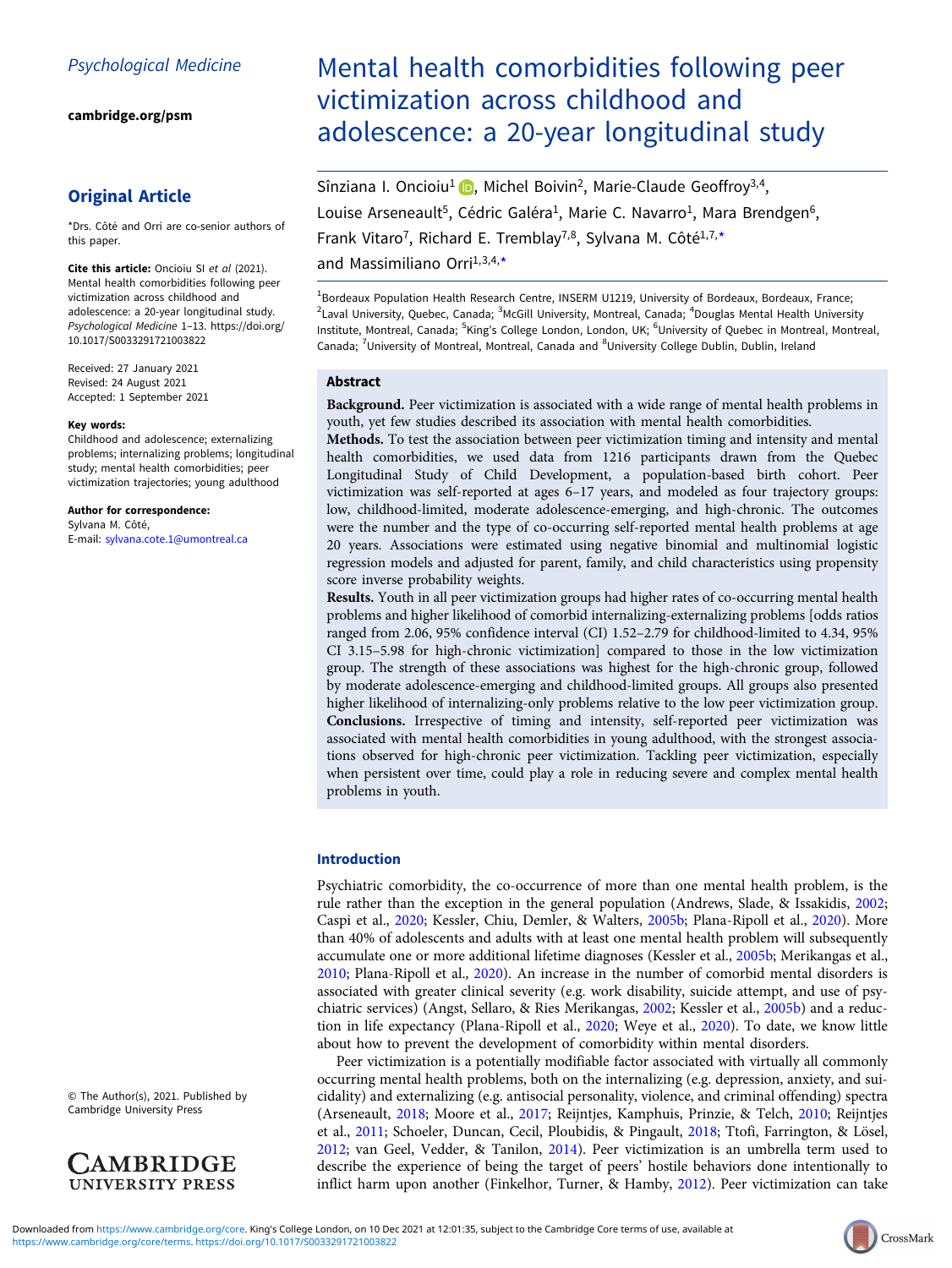different forms, such as physical (e.g. hitting, and kicking), verbal (e.g. name-calling), and relational (e.g. social exclusion and spreading false rumors or lies) victimization. Across cultures and countries, about 30% of children report having experienced peer victimization at some point during their schooling (Analitis et al., [2009;](#page-10-0) Craig et al., [2009;](#page-10-0) Jadambaa et al., [2019](#page-11-0); Modecki, Minchin, Harbaugh, Guerra, & Runions, [2014\)](#page-11-0). Peer victimization is a heterogeneous experience which varies in terms of intensity (i.e. how frequently it happens), and timing (i.e. when it happens during development and for how long it lasts). For example, studies describing patterns of stability and change in peer victimization during school years identified groups of children for whom the experience of peer victimization was transitory (4.5–31%) as well as groups of children who reported chronic exposure (2–24%); the proportions varied depending on the developmental period studied, the length of the follow-up, and the statistical method used (Bowes et al., [2013;](#page-10-0) Goldbaum, Craig, Pepler, & Connolly, [2003](#page-10-0); Ladd, Ettekal, & Kochenderfer-Ladd, [2017](#page-11-0); Oncioiu et al., [2020;](#page-11-0) Smith, Talamelli, Cowie, Naylor, & Chauhan, [2004\)](#page-11-0).

Most studies investigated separately the association of intensity (frequency) and chronicity of peer victimization with mental health problems. First, frequent occurrence of peer victimization (e.g. at least a few times a month) was found to be associated with more symptoms of anxiety, depression, and cigarette smoking (Bouman et al., [2012;](#page-10-0) Moore et al., [2017;](#page-11-0) van der Ploeg, Steglich, Salmivalli, & Veenstra, [2015\)](#page-12-0). However, there is also evidence suggesting that less frequent occurrence of peer victimization (e.g. a few times during the past 12 months) is also associated with a higher likelihood of mental health problems relative to no exposure to bullying victimization (Goldbach, Sterzing, & Stuart, [2018;](#page-10-0) Gower & Borowsky, [2013;](#page-10-0) Klomek, Marrocco, Kleinman, Schonfeld, & Gould, [2008\)](#page-11-0). Second, regarding timing, robust evidence indicates that chronic exposure to peer victimization is associated with serious short- and long-term mental health problems (Arseneault, [2018;](#page-10-0) Geoffroy et al., [2018](#page-10-0); Schreier et al., [2009\)](#page-11-0). However, studies about mental health outcomes following transient experiences of peer victimization are scarce and have conflicting results, showing either lingering negative effects on mental health (Bogart et al., [2014](#page-10-0); Bowes et al., [2013;](#page-10-0) Hoffman, Phillips, Daigle, & Turner, [2016\)](#page-10-0) or no increased risk relative to no exposure to peer victimization (Smith et al., [2004\)](#page-11-0). Finally, evidence from studies describing developmental trajectories of peer victimization which characterize simultaneously the timing and intensity of peer victimization have shown that children who experienced high-intensity peer victimization only during childhood did not exhibit more mental health problems than non-victimized children (Goldbaum et al., [2003](#page-10-0); Ladd, Ettekal, & Kochenderfer-Ladd, [2019\)](#page-11-0). Conversely, adolescence-emerging peer victimization showed similar associations with mental health problems as chronic peer victimization (Goldbaum et al., [2003](#page-10-0); Smith et al., [2004\)](#page-11-0).

Furthermore, to date, evidence about the association of peer victimization with comorbid presentation of mental health problems is scarce. Studies looking at internalizing-only problems (e.g. depression and anxiety) found associations between peer victimization and internalizing comorbidities (Forbes, Fitzpatrick, Magson, & Rapee, [2019;](#page-10-0) Ranta, Kaltiala-Heino, Pelkonen, & Marttunen, [2009](#page-11-0); Stapinski et al., [2014\)](#page-11-0). We identified five studies which analyzed the relationship between peer victimization and latent patterns of internalizing and externalizing (e.g. aggression, inattention, and delinquency) problems in childhood (Hanish & Guerra, [2002\)](#page-10-0)

and adolescence (Eastman et al., [2018;](#page-10-0) Forbes, Magson, & Rapee, [2020;](#page-10-0) Kretschmer, Barker, Dijkstra, Oldehinkel, & Veenstra, [2015;](#page-11-0) Rijlaarsdam, Cecil, Buil, van Lier, & Barker, [2021](#page-11-0)). These studies reported associations between peer victimization and patterns of mental health problems characterized predominantly by internalizing symptoms (Kretschmer et al., [2015](#page-11-0)), as well as associations between transient peer victimization and mental health profiles with predominant externalizing symptoms (Hanish & Guerra, [2002\)](#page-10-0), or between persistent (Hanish & Guerra, [2002](#page-10-0)) and intense (Eastman et al., [2018\)](#page-10-0) victimization with comorbid internalizing– externalizing symptoms. More recently, two studies shown that the association of peer victimization with internalizing or externalizing symptoms is non-specific, being accounted for by a general factor for psychopathology (Forbes et al., [2020;](#page-10-0) Rijlaarsdam et al., [2021\)](#page-11-0). However, such prior studies did not measure internalizing– externalizing comorbidities in young adulthood. The co-occurrence of mental health problems during young adulthood could be particularly detrimental, as this period lays the foundations for adaptation to adult roles, such as integration into workforce, financial independence, the formation of lasting intimate partnerships, and parenthood. Therefore, it is crucial to understand if experiences of peer victimization with different timing and intensity are associated with different mental health comorbidity profiles in this key life period.

The objective of this study was to examine the association between timing and intensity of peer victimization and number and type of comorbid mental health problems in young adulthood.

## Method

#### Study sample

We used data from the Quebec Longitudinal Study of Child Development (QLSCD), an ongoing population-based birth cohort established in 1997, conducted by the Institut de la Statistique du Québec. The study follows the development of 2120 children born between October 1997 and July 1998 to mothers residing in the Canadian province of Quebec, who gave birth after 24 weeks and not later than 42 weeks' gestation, and who spoke English or French. The participants were selected from the Quebec Master Birth Registry through a stratified threestage sampling design based on geographical location (remote/ non-remote region) and the birth rate (low/high) of regional municipalities. The study website ([https://www.jesuisjeserai.stat.](https://www.jesuisjeserai.stat.gouv.qc.ca/default_an.htm) [gouv.qc.ca/default\\_an.htm\)](https://www.jesuisjeserai.stat.gouv.qc.ca/default_an.htm) and previous publications contain detailed information on the QLSCD (Jetté, [2002](#page-11-0); Orri et al., [2020\)](#page-11-0). The QLSCD protocol was approved by the Institut de la Statistique du Québec and the Sainte-Justine Hospital Research Center ethics committees. Written informed consent was obtained from all participating families at each assessment. A total of 1760 participants had at least one measure of peer victimization between 6 and 17 years. Of those, 1216 participants [517 boys (42.5%) and 699 girls (57.5%)] answered the mental health questionnaire at 20 years old, and were selected as study sample for our analyses. Compared to participants included in the study sample, non-included participants (i.e. excluded because of attrition) were more likely to be males, to come from nonintact and socioeconomically disadvantaged families and be exposed to higher levels of parental overprotection during early childhood. Non-included participants were also more likely to have parents with low education and mothers who were younger, had depressive symptoms and smoked during the entire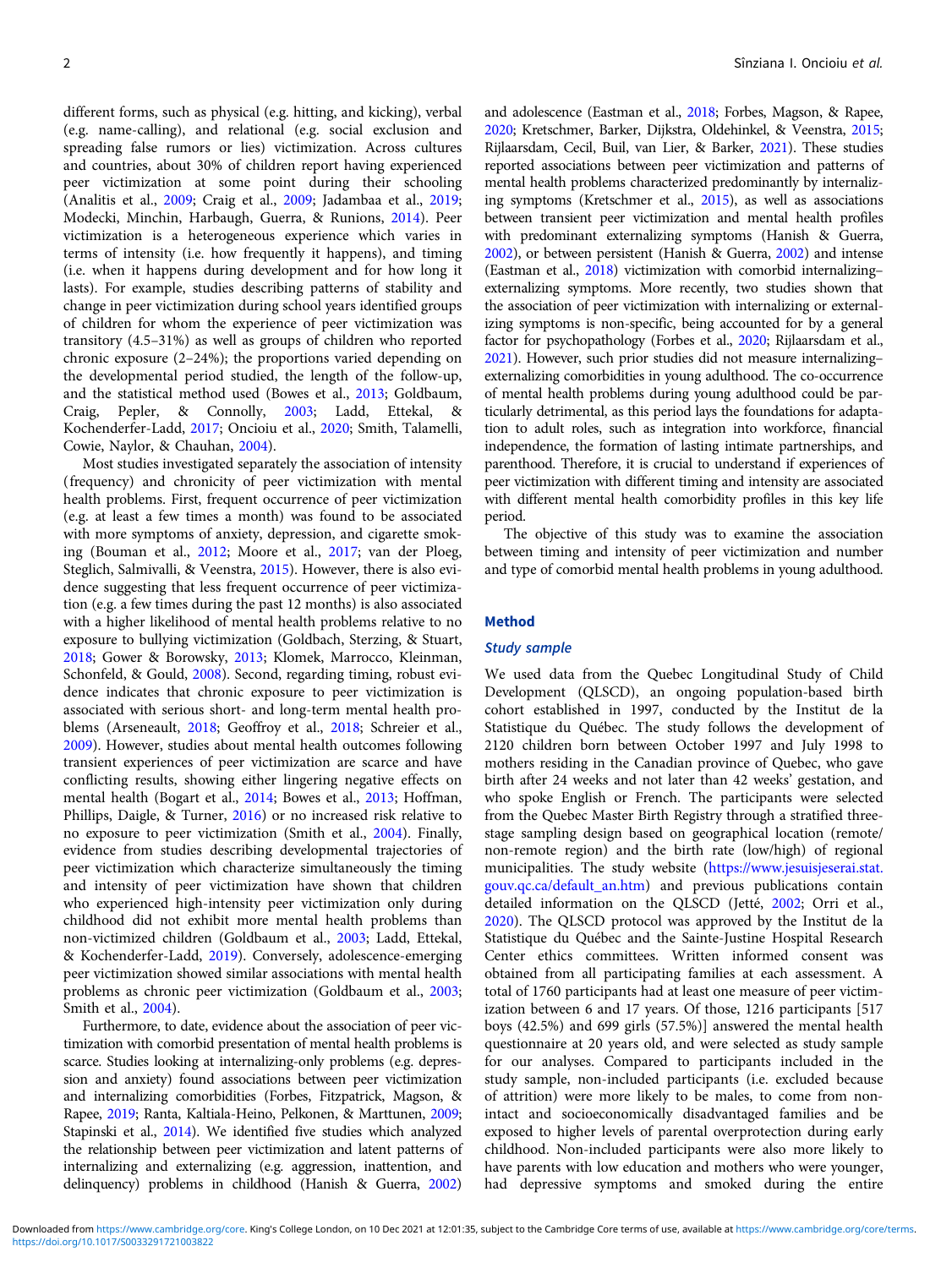pregnancy (online Supplementary Table S1). [Table 1](#page-3-0) presents the characteristics of the participants included in this study.

# Mental health outcomes at age 20 years

At age 20 years, participants reported on their mental health during the past year through confidential online questionnaires. We assessed symptoms of internalizing (i.e. depression, anxiety, eating disorders, and suicide attempt/ideation), and externalizing problems [i.e. attention deficit disorder with/without hyperactivity (ADHD), antisocial behavior, alcohol abuse, daily cigarette smoking, cannabis use three times/week or more, and occasional use of hard drugs]. The classification of mental health problems into internalizing and externalizing was done in line with DSM-5 guidance and previous studies (e.g. Caspi et al., [2020;](#page-10-0) Schaefer et al., [2018\)](#page-11-0). To identify participants with severe symptoms, we used standard cut-offs of the continuous scales for depression (Poulin, Hand, & Boudreau, [2005\)](#page-11-0), anxiety (Spitzer, Kroenke, Williams, & Löwe, [2006\)](#page-11-0), and alcohol use (WHO, [2001\)](#page-12-0). When standard cut-offs (Kessler et al., [2005a;](#page-11-0) Morgan, Reid, & Lacey, [1999](#page-11-0)) led to a high proportion of participants being classified as presenting elevated symptoms (about 30%), we selected stricter cut-offs of the validated scales, i.e. eating disorders (Hill, Reid, Morgan, & Lacey, [2010](#page-10-0)) and ADHD (Kessler et al., [2007](#page-11-0)). However, analyses with standard cut-offs yield consistent results (data not shown). For categorical (i.e. cigarette smoking, cannabis use, and hard drug use) and count (i.e. antisocial behavior) outcomes, we grouped response options to derive dichotomous variables that reflected severity while ensuring a reasonable sample size to perform the analyses (i.e. more than five participants in each trajectory group). A detailed description of the assessment instrument for each outcome as well as the cut-offs for severe symptomatology is presented in [Table 2](#page-5-0). Our primary outcomes were (1) the number of mental health problems with elevated symptoms in the past 12 months (count variable, range 0–10) and (2) the type of mental health comorbidities in the past 12 months, with four possible categories: (a) no mental health problems, (b) internalizing-only problem(s) – severe symptoms for one or more internalizing problems in the absence of externalizing problems, (c) externalizing-only problem(s) – severe symptoms for one or more externalizing problems in the absence of internalizing problems; and (d) internalizing–externalizing comorbidity – severe symptoms for at least one internalizing and one externalizing problem.

#### Exposure to peer victimization from age 6 to 17 years

When participants were aged 6, 7, 8, 10, 12, 13, 15, and 17 years, we collected information on peer victimization using six items of a modified version of the Self-report victimization scale (Ladd & Kochenderfer-Ladd, [2002](#page-11-0)). Participants reported how often  $(0 =$ never to  $2 =$  often) they experienced physical (i.e. being pushed, hit, and/or kicked), verbal (i.e. being called names and/or insulted and being teased in a mean way), relational victimization (i.e. being excluded from a group), and property attacks (i.e. being forced to give personal belongings to be left alone). At each wave, we calculated the mean of the items (range 0–2) which was then rescaled (multiplied by 5) to range from 0 to 10. At each wave, the score of peer victimization described the intensity (the frequency) of peer victimization experienced in the past 6 months, with high scores indicating high intensity. Using these longitudinal data, we derived developmental trajectories which captured both the timing and intensity of peer victimization.

We identified the following four trajectories: (1) low peer victimization across the entire period  $(n = 415, 34.1\%)$  (2) childhood-limited peer victimization, characterized by a relatively high level of victimization at age 6, followed by a progressive sharp decline from age 6 to 17 years, and no victimization at age 17  $(n = 310, 25.5\%)$ ; (3) moderate adolescence-emerging peer victimization, characterized by steady levels of victimization from age 6 to 12 years and the second highest level of victimization across adolescence  $(n = 360, 29.6\%)$ ; and (4) high-chronic peer victimization, characterized by persistently higher levels of victimization relative to the other groups, despite a decline from age 6 to 17 years  $(n = 131, 10.8\%)$  [\(Fig. 1](#page-7-0)). It is worth noting that, due to the self-report assessment, the trajectories captured perceived peer victimization, i.e. a subjective account of the actual peer victimization experience. However, for the sake of simplicity throughout the text, we will refer to it as 'peer victimization'. Further details about the estimation of these developmental trajectories of peer victimization can be found elsewhere (Oncioiu et al., [2020](#page-11-0) and online Supplementary Table S2).

Background individual, familial, and behavioral characteristics Children exposed to peer victimization substantially differ from those not exposed on a range of individual, familial, and behavioral characteristics (Cook, Williams, Guerra, Kim, & Sadek, [2010](#page-10-0); Schoeler et al., [2019](#page-11-0)). These characteristics may confound the association between peer victimization and later mental health problems. Therefore, we considered a wide range of background characteristics putatively associated with peer victimization, which were measured between 5 months and 5 years after birth: sex, socioeconomic status, family structure, maternal and paternal mental health (i.e. depression, anxiety, and antisocial behavior) and parenting (i.e. positive and coercive), mother's alcohol use and cigarette smoking during pregnancy, and child's behavior problems rated by the mother and the father (i.e. overall aggression, hyperactivity, internalizing behavior – depression and anxiety symptoms, and social withdrawal), child's pre-school peer victimization, and child's participation in childcare. For variables measured repeatedly, we calculated the mean across early childhood if information was available at minimally two waves. A detailed description of these measures is available in online Supplementary Table S3.

#### Statistical analyses

We conducted two main analyses. First, we used a negative binomial regression to estimate the association between peer victimization trajectories and the number of severe mental health problems at 20 years old (count variable). Second, we used a multinomial logistic regression to estimate the association between peer victimization trajectories and type of comorbidity (reference group for the outcome: 'no mental health problems' category). In both regression models, the reference group for the exposure was the category 'low peer victimization'.

For each analysis, we reported both the crude and adjusted models. In adjusted models, we used propensity score (PS) inverse probability weighting (IPW) (Austin, Grootendorst, & Anderson, [2007](#page-10-0); Stuart, [2010](#page-12-0)) to account for the differences in terms of early childhood characteristics across the four peer victimization trajectories. We proceeded as follows. First, we calculated the standardized mean difference (SMD) for each background variable between children in the four trajectories of peer victimization for all six possible subgroups comparisons (e.g. low  $v$ .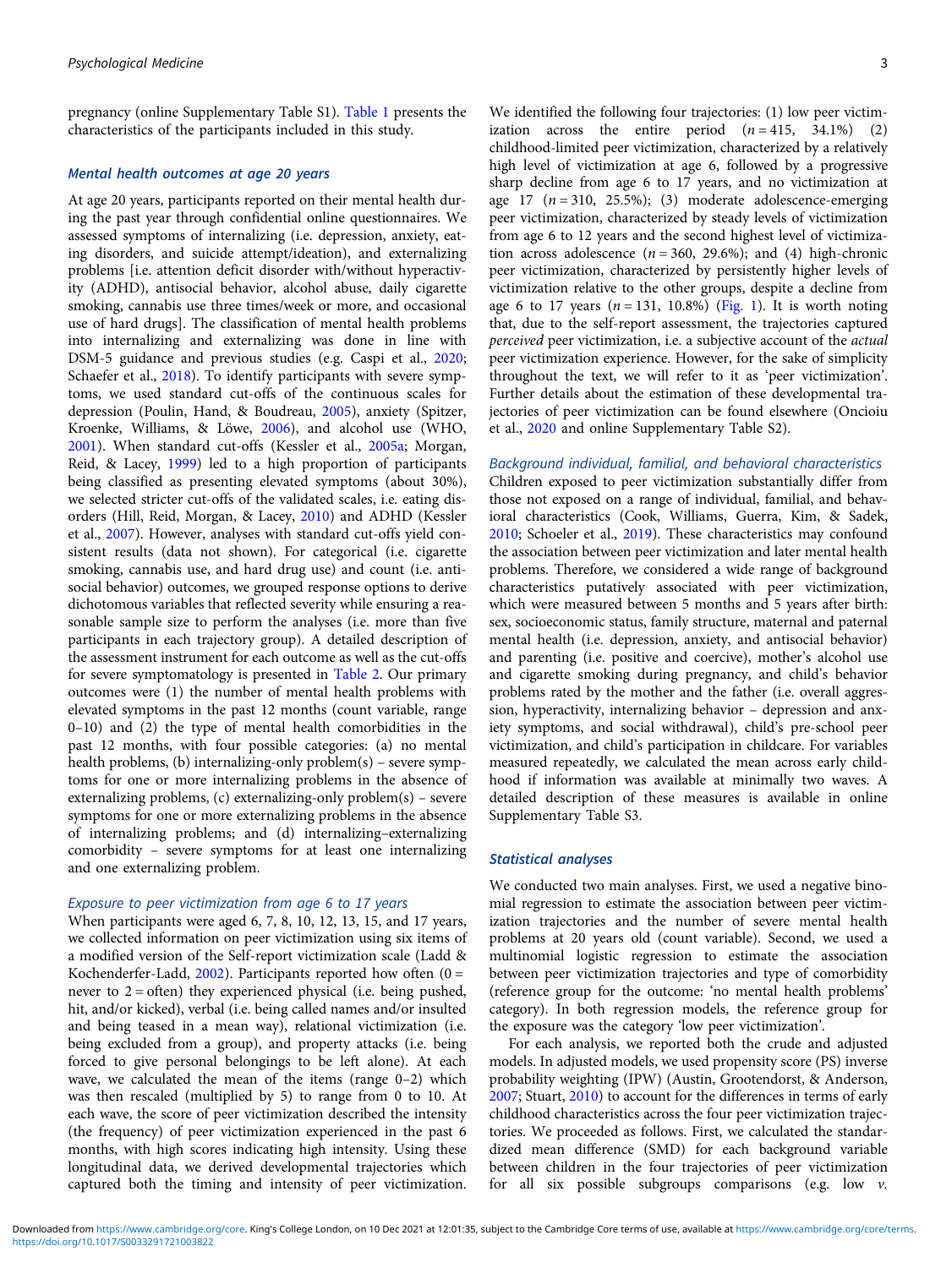# <span id="page-3-0"></span>Table 1. Early childhood characteristics and mental health in young adulthood by peer victimization trajectories

|                                                                   |              |              |                   | Peer victimization trajectories  |              |
|-------------------------------------------------------------------|--------------|--------------|-------------------|----------------------------------|--------------|
|                                                                   | Overall      | Low          | Childhood-limited | Moderate<br>adolescence-emerging | High-chronic |
| $\sqrt{n}$                                                        | 1216         | 415          | 310               | 360                              | 131          |
| Mental health outcomes, No. (%)                                   |              |              |                   |                                  |              |
| Type of mental health problems                                    |              |              |                   |                                  |              |
| No problem                                                        | 690 (56.7)   | 276 (66.5)   | 167 (53.9)        | 185 (51.4)                       | 62 (47.3)    |
| Internalizing problems only                                       | 165(13.6)    | 49 (11.8)    | 40 (12.9)         | 58 (16.1)                        | 18(13.7)     |
| Externalizing problems only                                       | 218 (17.9)   | 65(15.7)     | 68 (21.9)         | 64 (17.8)                        | 21(16.0)     |
| Internalizing-externalizing comorbidities                         | 143 (11.8)   | 25(6.0)      | 35(11.3)          | 53 (14.7)                        | 30(22.9)     |
| Internalizing problems, No. (%)                                   |              |              |                   |                                  |              |
| Severe depression                                                 | 77 (6.3)     | 14(3.4)      | 14(4.5)           | 31(8.6)                          | 18(13.7)     |
| Severe anxiety                                                    | 64 (5.3)     | 17(4.1)      | 11(3.5)           | 21(5.8)                          | 15(11.5)     |
| Eating disorders                                                  | 170 (14.0)   | 41 (9.9)     | 40 (12.9)         | 64 (17.8)                        | 25(19.1)     |
| Suicidal ideation/attempt                                         | 124(10.2)    | 23(5.5)      | 35(11.3)          | 43 (11.9)                        | 23 (17.6)    |
| Externalizing problems, No. (%)                                   |              |              |                   |                                  |              |
| <b>ADHD</b>                                                       | 89 (7.3)     | 24(5.8)      | 24 (7.7)          | 26(7.2)                          | 15(11.5)     |
| Conduct problems                                                  | 57 (4.7)     | 9(2.2)       | 16(5.2)           | 23(6.4)                          | 9(6.9)       |
| High risk use of alcohol (AUDIT)                                  | 46 (3.8)     | 11(2.7)      | 15(4.8)           | 13(3.6)                          | 7(5.3)       |
| Several cigarettes/day                                            | 91(7.5)      | 11(2.7)      | 30(9.7)           | 34 (9.4)                         | 16(12.2)     |
| Cannabis use three times/week or more                             | 121 (10.0)   | 24(5.8)      | 30(9.7)           | 45 (12.5)                        | 22(16.8)     |
| Hard drugs occasional use                                         | 184(15.1)    | 47 (11.3)    | 55 (17.7)         | 54 (15.0)                        | 28 (21.4)    |
| Early childhood characteristics, mean (s.D.) or No. (%)           |              |              |                   |                                  |              |
| Boy, No. (%)                                                      | 517 (42.5)   | 143 (34.5)   | 127 (41.0)        | 169 (46.9)                       | 78 (59.5)    |
| First born, No. (%)                                               | 556 (45.7)   | 187 (45.1)   | 136 (43.9)        | 167 (46.4)                       | 66 (50.4)    |
| Socioeconomic disadvantage                                        | 3.89(0.97)   | 3.82(0.97)   | 3.95(0.94)        | 3.86(1.02)                       | 4.05(0.91)   |
| Separated family, No. (%)                                         | 350 (28.8)   | 100 (24.2)   | 96 (31.0)         | 101(28.1)                        | 53 (40.5)    |
| Childcare services participation, No. (%)                         | 825 (67.8)   | 265 (63.9)   | 218 (70.3)        | 242 (67.2)                       | 100 (76.3)   |
| Parental age, mental health and parenting, mean (s.p.) or No. (%) |              |              |                   |                                  |              |
| Maternal age                                                      | 29.17 (5.04) | 29.48 (4.92) | 28.60 (4.96)      | 29.53 (5.10)                     | 28.52 (5.31) |
| Paternal age                                                      | 31.91 (5.52) | 32.14 (5.29) | 31.25 (5.84)      | 32.37 (5.35)                     | 31.49 (5.79) |
| Maternal antisocial behavior, No. (%)                             | 16(18.3)     | 66 (16.3)    | 55 (18.3)         | 66 (18.8)                        | 29 (23.0)    |
| Paternal antisocial behavior, No. (%)                             | 187 (17.2)   | 46 (12.3)    | 46 (16.5)         | 69 (21.5)                        | 26 (22.8)    |
| Maternal smoking (pregnancy), No. (%)                             | 230 (19.0)   | 61(14.7)     | 59 (19.2)         | 79 (22.1)                        | 31(23.8)     |
| Maternal alcohol use (pregnancy), No. (%)                         | 190 (15.7)   | 55(13.3)     | 44 (14.2)         | 69 (19.3)                        | 22(16.9)     |
| Maternal depression                                               | 1.33(1.13)   | 1.22(1.06)   | 1.32(1.05)        | 1.42(1.24)                       | 1.45(1.17)   |
| Paternal depression                                               | 1.04(0.99)   | 0.95(0.94)   | 1.04(1.00)        | 1.09(1.01)                       | 1.16(1.09)   |
| Maternal anxiety                                                  | 1.21(1.21)   | 1.17(1.26)   | 1.22(1.17)        | 1.20(1.16)                       | 1.37(1.26)   |
| Paternal anxiety                                                  | 1.20(1.21)   | 1.08(1.12)   | 1.24(1.18)        | 1.19(1.21)                       | 1.54(1.48)   |
| Mother positive parenting                                         | 6.55(0.88)   | 6.61(0.86)   | 6.54(0.91)        | 6.50(0.90)                       | 6.57(0.87)   |
| Father positive parenting                                         | 6.09(1.18)   | 6.20(1.20)   | 6.08(1.17)        | 5.98(1.16)                       | 5.99 (1.13)  |
| Mother coercive parenting                                         | 2.90(0.99)   | 2.73(0.92)   | 2.95(0.92)        | 2.93(1.07)                       | 3.19 (1.05)  |
| Father coercive parenting                                         | 2.54(1.02)   | 2.40(0.98)   | 2.65(1.02)        | 2.54(1.03)                       | 2.72(1.10)   |
|                                                                   |              |              |                   |                                  | (Continued)  |

Downloaded from<https://www.cambridge.org/core>. King's College London, on 10 Dec 2021 at 12:01:35, subject to the Cambridge Core terms of use, available at <https://www.cambridge.org/core/terms>.<br>https://doi.org/10.1017/S003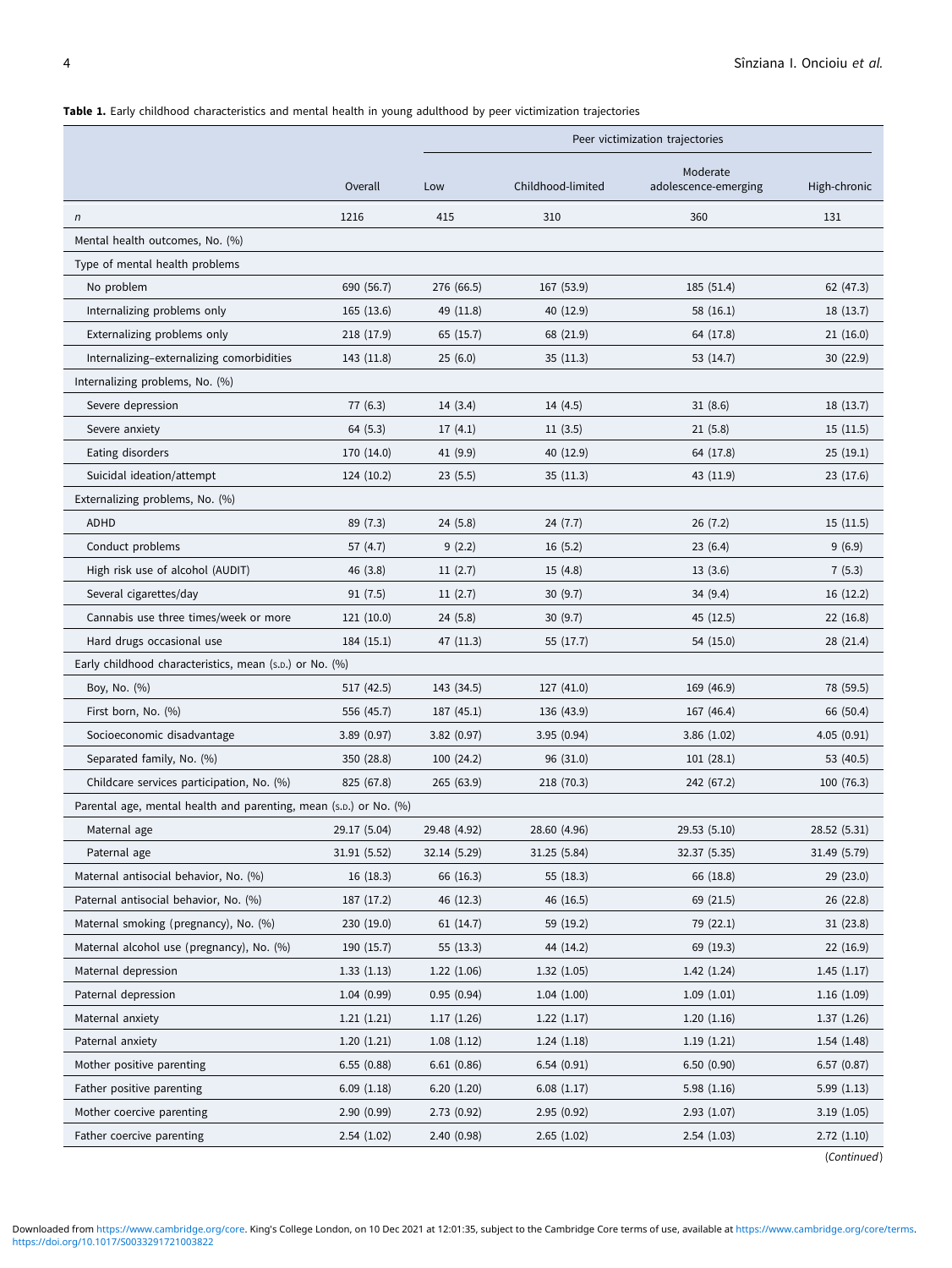#### Table 1. (Continued.)

|                                                                   |            |            |                   | Peer victimization trajectories  |              |
|-------------------------------------------------------------------|------------|------------|-------------------|----------------------------------|--------------|
|                                                                   | Overall    | Low        | Childhood-limited | Moderate<br>adolescence-emerging | High-chronic |
| $\sqrt{n}$                                                        | 1216       | 415        | 310               | 360                              | 131          |
| Child's early childhood behavior rated by the mother, mean (s.D.) |            |            |                   |                                  |              |
| Aggression                                                        | 1.85(1.07) | 1.68(1.03) | 1.88(0.96)        | 1.94(1.18)                       | 2.09(1.11)   |
| Hyperactivity                                                     | 3.82(1.65) | 3.45(1.59) | 3.94(1.62)        | 3.90(1.64)                       | 4.49(1.67)   |
| Internalizing behavior                                            | 1.20(0.93) | 1.22(0.95) | 1.13(0.89)        | 1.26(0.95)                       | 1.15(0.85)   |
| Social withdrawal                                                 | 3.19(1.77) | 3.42(1.78) | 2.95(1.65)        | 3.20(1.81)                       | 3.05(1.83)   |
| Pre-school peer victimization                                     | 1.47(1.22) | 1.34(1.16) | 1.45(1.22)        | 1.53(1.25)                       | 1.73(1.31)   |
| Child's early childhood behavior rated by the father, mean (s.p.) |            |            |                   |                                  |              |
| Aggression                                                        | 1.86(1.24) | 1.68(1.19) | 1.92(1.26)        | 1.94(1.29)                       | 2.08(1.18)   |
| Hyperactivity                                                     | 3.58(1.60) | 3.22(1.57) | 3.73(1.54)        | 3.62(1.59)                       | 4.27(1.54)   |
| Internalizing behavior                                            | 1.68(1.26) | 1.63(1.25) | 1.62(1.28)        | 1.71(1.23)                       | 1.87(1.37)   |
| Social withdrawal                                                 | 3.49(1.52) | 3.61(1.51) | 3.32(1.46)        | 3.54(1.56)                       | 3.40(1.58)   |
| Pre-school peer victimization                                     | 1.13(1.10) | 0.99(1.04) | 1.23(1.17)        | 1.20(1.12)                       | 1.18(0.98)   |

Data were compiled from the final master file of the Québec Longitudinal Study of Child Development (1998–2018), ©Gouvernement du Québec, Institut de la statistique du Québec.

childhood-limited, moderate adolescence-emerging v. high-chronic, etc.) (online Supplementary Fig. S1). Variables showing an SMD >0.10 in at least one of the six comparisons were included in the PS model. Second, the PS for peer victimization trajectories was estimated using multinomial regression (R package MatchThem). Third, we assessed the success of the PS in reducing background differences between children in the different peer victimization trajectories by comparing SMD in the weighted and non-weighted datasets. The IPW significantly reduced the differences in terms of background characteristics across the four peer victimization trajectories, thus increasing their comparability (online Supplementary Fig. S1). Finally, we applied the PS weights to the outcome model using the IPW procedure. Despite a general reduction in the SMDs, the following variables were left unbalanced (i.e. SMD >0.10) after the use of the PS IPW: socioeconomic disadvantage, maternal and paternal anxiety, and hyperactivity rated by the father. To account for this unbalance, these variables were additionally adjusted for by inclusion as adjustment factors in the PS IPW models. This additional adjustment, did not modify the results; therefore, we presented only the results from PS IPW models. To account for missing data in the background variables (below 3% for the majority and between 10 and 17% for father parenting and father-rated early childhood behavior), associations were estimated across 50 multiple imputed datasets (R package mice) and the results pooled.

In complementary analyses, we re-ran the multinomial and negative binomial regressions, by changing the reference category for the exposure to test all possible contrasts (e.g. high-chronic  $\nu$ . moderate adolescence-emerging, high-chronic v. childhood-limited, and childhood-limited v. moderate-emerging peer victimization). Also, to contrast comorbid internalizing–externalizing with internalizing-only and externalizing-only problems, we changed the reference group for the outcome from no mental health problems to externalizing-only and internalizing-only problems (keeping the low peer victimization group as reference for the exposure). Additionally, we used binary logistic regression to estimate the

association between peer victimization trajectories and severe symptoms for each specific mental health problem.

#### Results

# Peer victimization trajectories and rate of comorbid mental health problems in young adulthood

The number of participants reporting exactly 1, 2, or 3 or more severe mental health problems was 250 (20.6%), 147 (12.1%), and 129 (10.6%), respectively. As shown in [Fig. 2](#page-7-0), 20 (4.8%) of the participants in the low peer victimization group, 31 (10.0%) in the childhood-limited, 48 (13.3%) in the moderate adolescenceemerging, and 30 (22.9%) in the high chronic group presented high levels of symptoms for three or more mental health problems. Relative to low peer victimization, any other experience of peer victimization increased the rate of comorbid mental health problems both in the crude and adjusted models – in which familial and parental factors as well as child behavior in early childhood were taken into account. In adjusted models, over a period of 12 months in young adulthood, youth in the childhood-limited, moderate adolescence-emerging, and high-chronic trajectories presented an increase of 49% [risk ratio (RR) 1.49, 95% confidence interval (CI) 1.31–1.70), 71% (RR 1.71, 95% CI 1.51–1.94), and 135% (RR 2.35, 95% CI 2.04–2.70] in the rate of comorbid mental health problems, respectively, relative to participants in the low peer victimization trajectory ([Table 3](#page-8-0)).

# Peer victimization trajectories and type of comorbid mental health problems in young adulthood

A total of 165 (13.6%) participants presented internalizing-only problem(s), 218 (17.9%) externalizing-only problem(s), and 143 (11.8%) comorbid internalizing–externalizing problems. A description of the type of mental health problems in the overall sample and by peer victimization trajectory is presented in [Table 1](#page-3-0).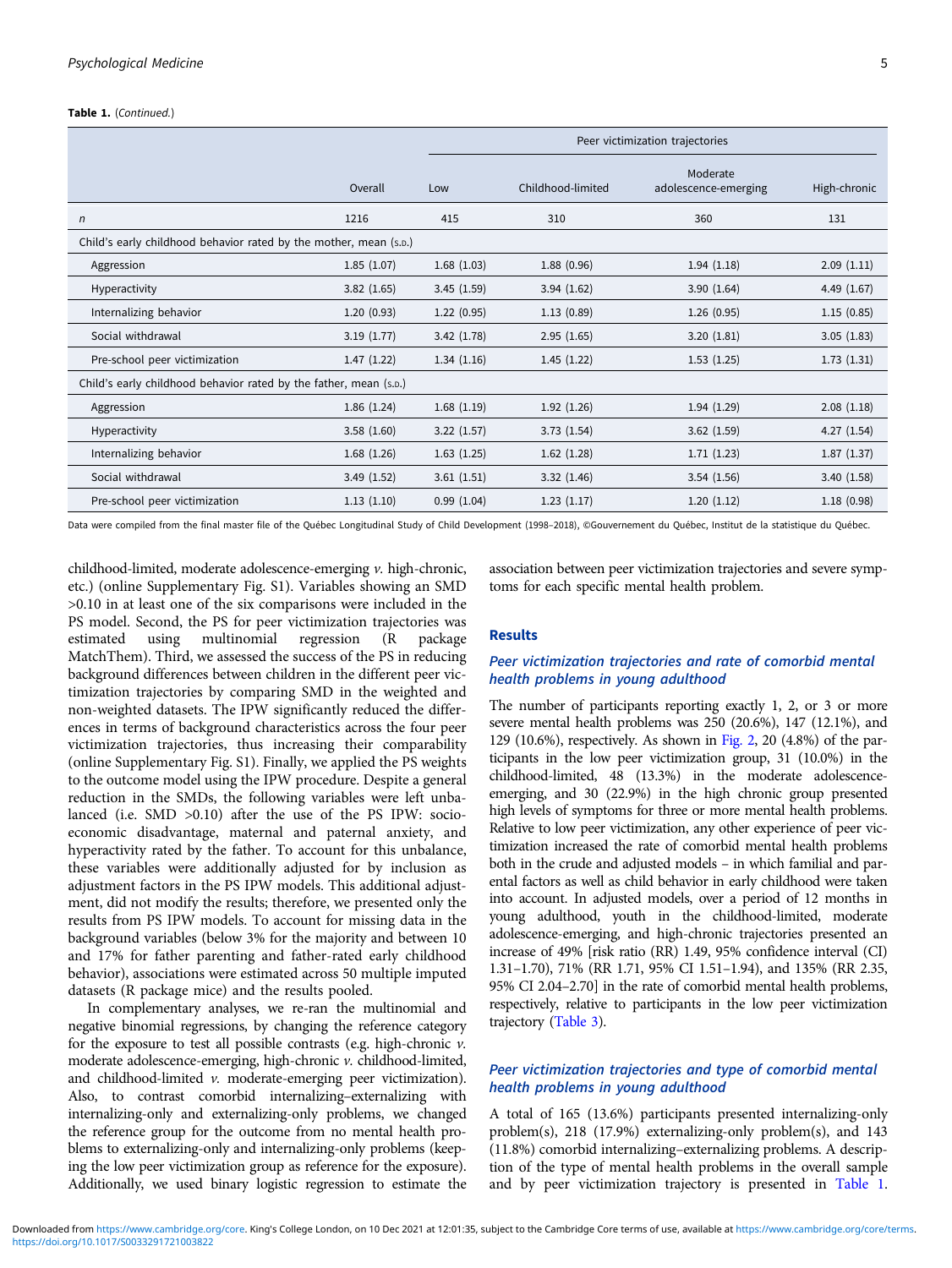<span id="page-5-0"></span>Table 2. Description of instruments used for the assessment of mental health at 20 years old

| Outcome, Scale                                                                                   | No. of items (examples)                                                                                                                                                                                                                                                                                                                                                                                                 | Scale score and cut-offs for severe symptoms                                                                                                        |
|--------------------------------------------------------------------------------------------------|-------------------------------------------------------------------------------------------------------------------------------------------------------------------------------------------------------------------------------------------------------------------------------------------------------------------------------------------------------------------------------------------------------------------------|-----------------------------------------------------------------------------------------------------------------------------------------------------|
| Internalizing outcomes                                                                           |                                                                                                                                                                                                                                                                                                                                                                                                                         |                                                                                                                                                     |
| Depression                                                                                       |                                                                                                                                                                                                                                                                                                                                                                                                                         |                                                                                                                                                     |
| CES-D short version<br>CES-D-12-NLSCY                                                            | 12 items referring to the past week, e.g. 'my appetite was<br>poor', 'I could not shake off the blues', 'I felt depressed', 'I<br>felt that people disliked me' Response options: 0 = Rarely/<br>less than 1 day to $3 =$ Most of the time/5-7 days                                                                                                                                                                     | Score range 0-36 (Poulin et al., $2005$ ); 1 = Very<br>elevated symptoms (score $\geq 21$ ); 0 = Otherwise.                                         |
| Anxiety                                                                                          |                                                                                                                                                                                                                                                                                                                                                                                                                         |                                                                                                                                                     |
| Generalized Anxiety Disorder-7<br>$(GAD-7)$                                                      | 7 items referring to the past 2 weeks, e.g. 'feeling<br>nervous, anxious or on edge', 'not being able to stop or<br>control worrying', 'becoming easily annoyed or irritable'<br>Response options: 0 = Not at all to 3 = Nearly every day                                                                                                                                                                               | Score ranges from 0-21 (Spitzer et al., $2006$ ); 1 =<br>Very severe symptoms (score>15); 0 = Otherwise.                                            |
| Eating disorders                                                                                 |                                                                                                                                                                                                                                                                                                                                                                                                                         |                                                                                                                                                     |
| SCOFF Questionnaire (Morgan et al.,<br>1999)                                                     | 5 items referring to the past 12 months, e.g. 'I made<br>myself sick for fear of gaining weight', 'I believed myself<br>to be too fat when others said I was too thin', 'I lost over<br>13 pounds (6 kilos)'<br>Response options: $0 = No$ ; $1 = Yes$                                                                                                                                                                  | Score ranges from 0-5 (Hill et al., $2010$ ); 1 =<br>Response 'Yes' for 3 or more items, 0 = Otherwise.                                             |
| Suicidal ideation/attempt                                                                        |                                                                                                                                                                                                                                                                                                                                                                                                                         |                                                                                                                                                     |
|                                                                                                  | 2 questions referring to the past 12 months concerning<br>suicide attempts and suicidal ideation<br>Response options: $0 = No$ ; $1 = Yes$                                                                                                                                                                                                                                                                              | 1 = Response 'Yes' for either suicide attempt or<br>ideation; 0 = No suicide attempt, nor ideation                                                  |
| <b>Externalizing outcomes</b>                                                                    |                                                                                                                                                                                                                                                                                                                                                                                                                         |                                                                                                                                                     |
| Attention deficit disorder with/without hyperactivity                                            |                                                                                                                                                                                                                                                                                                                                                                                                                         |                                                                                                                                                     |
| Adult ADHD Self-Report Scale<br>Screener (ASRS-v1.1 Part A)<br>Checklist (Kessler et al., 2005a) | 6 items referring to the past 6 months, e.g. 'do you have<br>trouble wrapping up the final details of a project, once<br>the challenging parts have been done', 'when you have a<br>task that requires a lot of thought, do you avoid or delay<br>getting started', 'do you fidget or squirm with your hands<br>or feet when you have to sit down for a long time'<br>Response options: $0 =$ Never to $4 =$ Very often | Score ranges from 0-24 (Kessler et al., 2007); 1=<br>Very elevated symptoms (score $\geq 18$ ), 0 =<br>Otherwise.                                   |
| Conduct problems                                                                                 |                                                                                                                                                                                                                                                                                                                                                                                                                         |                                                                                                                                                     |
| Self-reported Delinquency<br>Questionnaire                                                       | 7 items referring to the past 12 months, e.g. 'have you<br>gone into a place without paying when payment was<br>required', 'have you gotten into a fist fight with someone<br>else', 'have you spread false rumors to destroy someone's<br>reputation', 'have you been arrested and taken to a police<br>station because you did something illegal'<br>Response options: $0 = No$ , $1 = Yes$                           | Score range 0-7; 1 = Response 'Yes' for 3 or more<br>items, 0 = Otherwise.                                                                          |
| Alcohol abuse                                                                                    |                                                                                                                                                                                                                                                                                                                                                                                                                         |                                                                                                                                                     |
| <b>AUDIT Scale</b>                                                                               | 10 items referring to the past 12 months, e.g. 'How often<br>have you been unable to remember what happened the<br>night before because you had been drinking?', 'How often<br>have you found that you were not able to stop drinking<br>once you started?'<br>Response options: $0 =$ Never to $4 =$ Daily or almost daily                                                                                             | Score ranging from 0-20 (WHO, $2001$ ); 1 = Risky<br>use (score $\geqslant$ 16) 0 = Otherwise.                                                      |
| Cigarette smoking several times/day                                                              |                                                                                                                                                                                                                                                                                                                                                                                                                         |                                                                                                                                                     |
|                                                                                                  | 1 question referring to the past month<br>Response options: $0 =$ Never to $4 =$ Every day, several<br>times/day                                                                                                                                                                                                                                                                                                        | 1 = Response 'Yes' for the option 'Every day,<br>several times/day', 0 = Otherwise.                                                                 |
| Cannabis use three times or more/week                                                            |                                                                                                                                                                                                                                                                                                                                                                                                                         |                                                                                                                                                     |
|                                                                                                  | 1 question referring to the past 12 months<br>Response options: $0 =$ Never to $5 =$ Every day                                                                                                                                                                                                                                                                                                                          | $1$ = Response 'Yes' for the option '3 times or more<br>times a week, but not every day' or other option<br>with higher frequency; $0 =$ Otherwise. |

(Continued)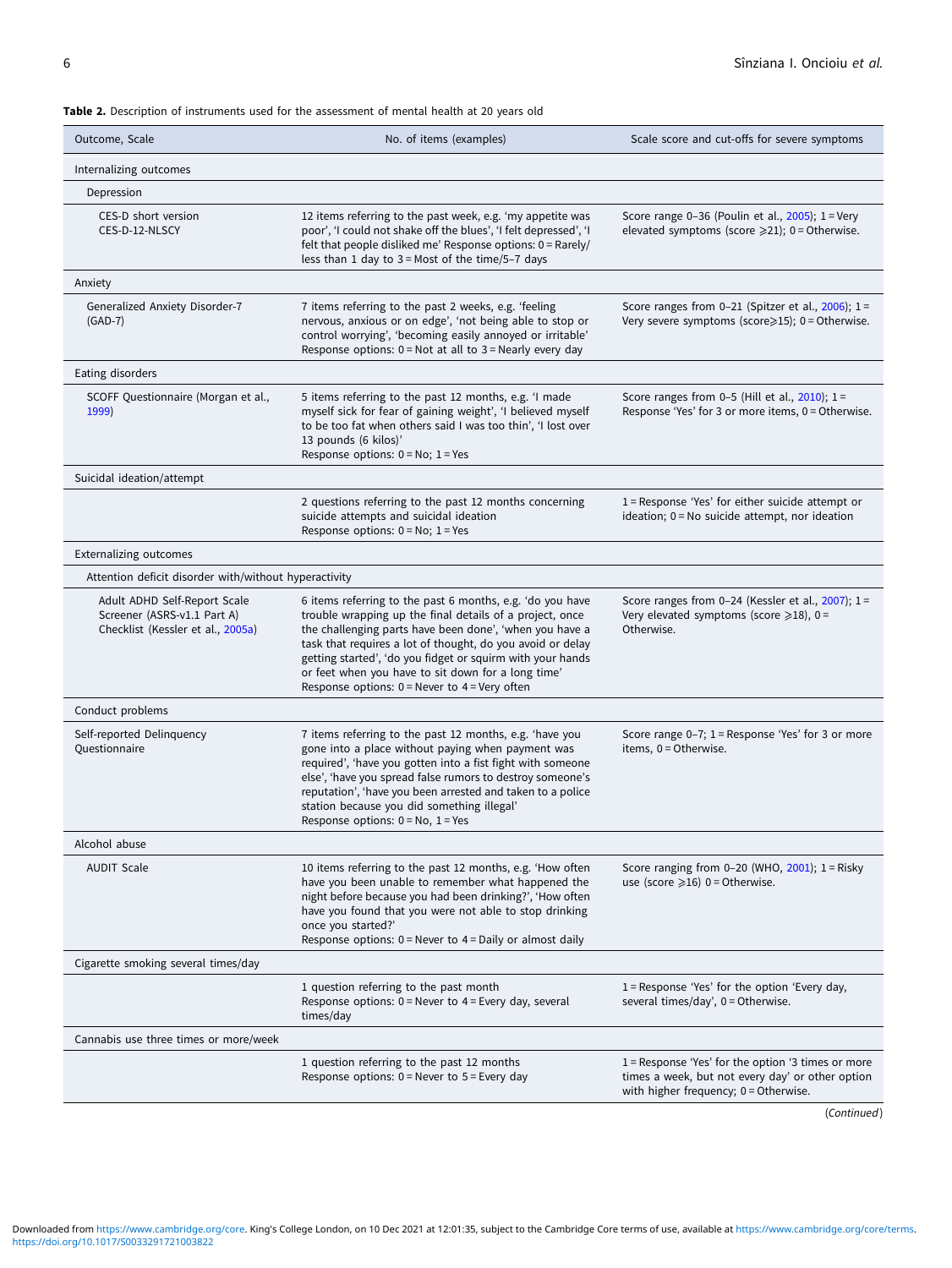Table 2. (Continued.)

| Outcome, Scale               | No. of items (examples)                                                                                                                                                                                                                      | Scale score and cut-offs for severe symptoms                                                                     |
|------------------------------|----------------------------------------------------------------------------------------------------------------------------------------------------------------------------------------------------------------------------------------------|------------------------------------------------------------------------------------------------------------------|
| Occasional use of hard drugs |                                                                                                                                                                                                                                              |                                                                                                                  |
|                              | 5 questions referring to past 12 months on the use of any<br>of the following illicit drugs: cocaine, glue/solvents,<br>hallucinogens, heroin, amphetamines/speed<br>Response options: $0 =$ Never, $1 =$ Occasionally to $5 =$ Every<br>day | $1$ = Response 'Yes' for the option 'occasionally' or<br>other option with higher frequency; $0 =$<br>Otherwise. |

Relative to low peer victimization, all the other experiences were associated with an increased likelihood of comorbid internalizing–externalizing, internalizing-only, and externalizing-only problems both in the crude and adjusted models, but not all associations reached statistical significance. In adjusted models, relative to children in the low peer victimization trajectory, those in the childhood-limited, moderate adolescence-emerging and high-chronic trajectories had a two-fold [odds ratio (OR) 2.06, 95% CI 1.52–2.79], three-fold (OR 3.01, 95% CI 2.25–4.03), and four-fold (OR 4.34, 95% CI 3.15–5.98) increase in the likelihood of presenting comorbid internalizing–externalizing problems relative to no mental health problems, respectively. In adjusted models, relative to low peer victimization, all other experiences increased the likelihood of internalizing-only (OR ranging from 1.39, 95% CI 1.07–1.80 for childhood-limited to 2.23, 95% CI 1.64–3.03 for high-chronic victimization) and externalizing-only (OR ranging from 1.17, 95% CI 0.93–1.46 for moderate adolescence-emerging to 1.45, 95% CI 1.17–1.80 for childhood-limited victimization) problems; for externalizing-only problems the association with moderate adolescence-emerging peer victimization was not statistically significant ([Table 3,](#page-8-0) [Fig. 3\)](#page-9-0).

# Complementary analyses

The strength of the association for the rate of comorbid mental health problems (online Supplementary Table S4) and the likelihood of presenting comorbid internalizing–externalizing problems (online Supplementary Table S4 and [Fig. 3](#page-9-0)) increased from childhood-limited to moderate adolescence-emerging and high-chronic peer victimization. Moreover, all peer victimization groups (v. the low group) were more likely to present comorbid internalizing–externalizing problems relative to externalizing-only symptoms. The moderate adolescence-emerging and high-chronic groups had higher likelihood of presenting internalizing-only problems relative to externalizing-only problems (online Supplementary Table S5). The results of the association of peer victimization trajectories with each severe mental health problem separately were consistent with the main analyses. Of note, after accounting for early childhood factors, children in the childhood-limited group relative to those in the low trajectory presented higher likelihood of reporting suicidal ideation/attempt and smoking several cigarettes/day, while children in the moderate adolescence-emerging and high-chronic groups presented higher likelihood for several separate outcomes both on the internalizing and externalizing spectra (online Supplementary Table S6).

#### **Discussion**

This study investigated the association of different timing and intensity of peer victimization experiences across childhood and adolescence with mental health comorbidity in young adulthood. Three main findings emerged.

First, we showed that participants who experienced peer victimization, compared to those who did not, reported higher rates of comorbid mental health problems in young adulthood and were more likely to present a pattern of comorbid internalizing–externalizing problems, regardless of the intensity and timing of peer victimization exposure – i.e. moderate or high intensity; during childhood and/or adolescence. Furthermore, we showed that children who experienced peer victimization were more likely to present externalizing problems in combination with internalizing problems, rather than externalizing-only problems. These results are in line with studies showing that peer victimization (Forbes et al., [2020](#page-10-0); Kretschmer et al., [2015](#page-11-0); Rijlaarsdam et al., [2021](#page-11-0)), as well as other forms of interpersonal violence (e.g. domestic violence and sexual abuse) (Schaefer et al., [2018\)](#page-11-0) are associated with general psychopathology, rather than specific mental health problems. This may indicate that peer victimization, similar to other forms of childhood maltreatment (McLaughlin, Colich, Rodman, & Weissman, [2020](#page-11-0)), is a transdiagnostic risk factor, associated with problems across the entire spectrum of psychopathology. Importantly, we showed that the persistence and intensity of peer victimization influence the strength of the association with serious mental health problems, such as internalizing–externalizing comorbidities. We found that persistent peer victimization of high intensity (i.e. high-chronic group) had the highest rate of comorbid mental health problems and strongest associations with comorbid internalizing–externalizing problems, followed by persistent peer victimization of moderate intensity (i.e. moderate adolescence-emerging group) and childhood-limited peer victimization. These findings corroborate those pointing out that persistent and high-intensity peer victimization experiences have the most pervasive impact on mental health (Arseneault, [2018](#page-10-0); Geoffroy et al., [2018;](#page-10-0) Hanish & Guerra, [2002;](#page-10-0) Hong, Wang, Pepler, & Craig, [2020](#page-10-0); Moore et al., [2017](#page-11-0)). Moreover, the relative weak association of childhood-limited peer victimization with mental health comorbidities could be interpreted as a dissipation over time of the effect of transient peer victimization on mental health, which has already been documented separately for externalizing and internalizing symptoms in recent quasi-experimental studies (Schoeler et al., [2019](#page-11-0); Singham et al., [2017\)](#page-11-0). However, it is possible that this association of childhood-limited peer victimization with lingering mental health comorbidities may have been observed in our study due to residual confounding (i.e. genetic and unmeasured environmental factors).

Second, our results indicated that youth who reported persistent (i.e. moderate adolescence-emerging and high-chronic) and childhood-limited peer victimization experiences had different profiles in terms of internalizing-only and externalizing-only symptoms. We showed that similarities between moderate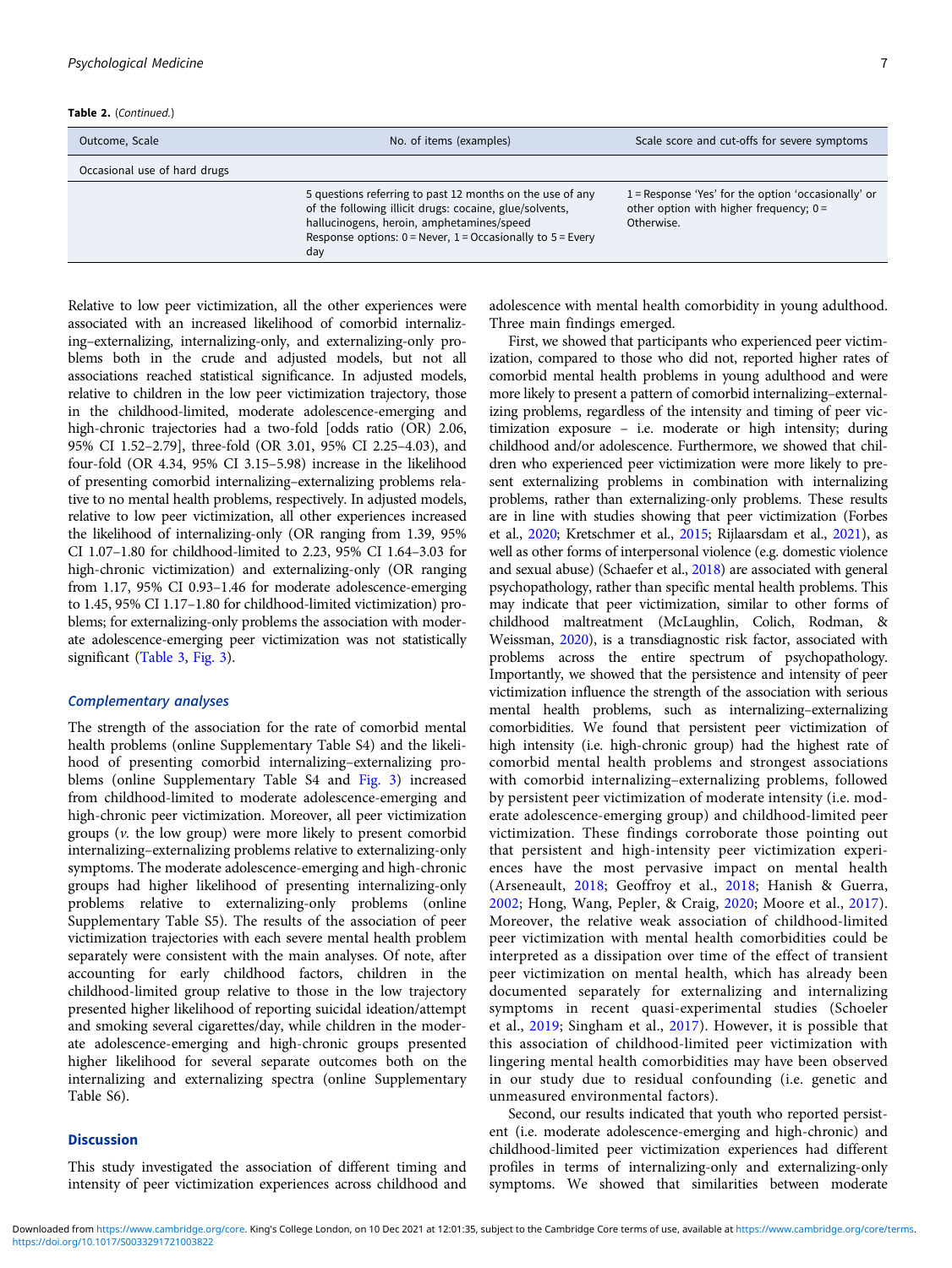<span id="page-7-0"></span>

Fig. 1. Trajectories of self-reported peer victimization from 6 to 17 years of age. Reprinted from Oncioiu et al. ([2020](#page-11-0)). Dashed lines represent trajectories for the observed values and solid lines represent trajectories as estimated by our model. To model the slope of the trajectories we used linear term for the low trajectory and quadratic terms for the other trajectories. Fit indices of the model include: Bayesian information criterion: −21,168.9; entropy: median 0.75, range 0.66–0.80 (i.e. quality of the classification; adequate if >0.70) and odds of correct classification: median 7.3, range 4.7–31.7 (i.e. the model classifies the participants 7.3 times better than the classification by chance; adequate if >5.0). Data were compiled from the final master file of the Québec Longitudinal Study of Child Development (1998–2018), ©Gouvernement du Québec, Institut de la statistique du Québec.





Fig. 2. Mental health comorbidities in young adulthood according to trajectories of peer victimization from 6 to 17 years of age. Data were compiled from the final master file of the Québec Longitudinal Study of Child Development (1998–2018), ©Gouvernement du Québec, Institut de la statistique du Québec.

adolescence-emerging and high-chronic peer victimization groups, reported in previous studies in relationship with anxiety (Goldbaum et al., [2003;](#page-10-0) Hoffman et al., [2016](#page-10-0); Ladd et al., [2019](#page-11-0); McDougall & Vaillancourt, [2015](#page-11-0)), extend broadly to internalizingonly problems as well as to externalizing-only problems. On the contrary, relative to youth reporting persistent peer victimization, those in the childhood-limited peer victimization group were protected against internalizing-only problems, in line with studies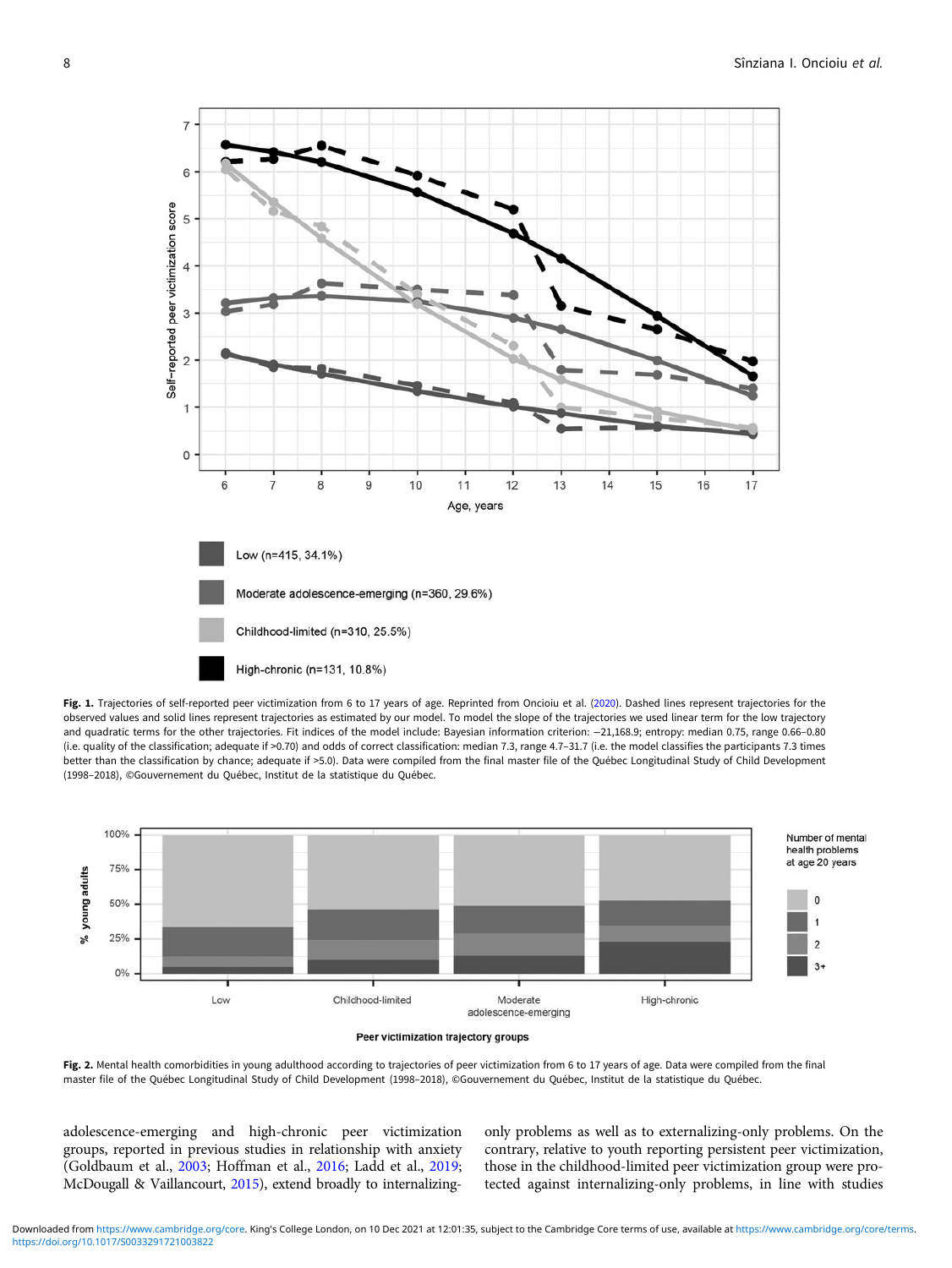<span id="page-8-0"></span>

|                                                                                                                                                                                                                                                                                                                   |                     | Crude estimates                   |                      |                     | Adjusted estimates            |                     |
|-------------------------------------------------------------------------------------------------------------------------------------------------------------------------------------------------------------------------------------------------------------------------------------------------------------------|---------------------|-----------------------------------|----------------------|---------------------|-------------------------------|---------------------|
|                                                                                                                                                                                                                                                                                                                   | Childhood-limited   | oderate adolescence-emerging<br>Σ | High-chronic         | Childhood-limited   | Moderate adolescence-emerging | High-chronic        |
| Severe mental health problems count                                                                                                                                                                                                                                                                               | RR (95% CI)         | RR (95% CI)                       | RR (95% CI)          | RR (95% CI)         | RR (95% CI)                   | RR (95% CI)         |
|                                                                                                                                                                                                                                                                                                                   | $1.63(1.30-2.08)$   | $1.84(1.48-2.32)$                 | $2.56(1.93 - 3.39)$  | $1.49(1.31 - 1.70)$ | $1.71(1.51 - 1.94)$           | $2.35(2.04 - 2.70)$ |
| Type of mental health problems                                                                                                                                                                                                                                                                                    | OR (95% CI)         | OR (95% CI)                       | OR (95% CI)          | OR (95% CI)         | OR (95% CI)                   | OR (95% CI)         |
| No problem                                                                                                                                                                                                                                                                                                        | ίē                  | ţ                                 | ľef                  | ίē                  | tet                           | ίē                  |
| Internalizing only                                                                                                                                                                                                                                                                                                | $1.35(0.85 - 2.14)$ | 1.77 (1.16-2.70)                  | $1.64(0.89 - 3.00)$  | $1.39(1.07 - 1.80)$ | $2.00(1.56 - 2.57)$           | $2.23(1.64 - 3.03)$ |
| Externalizing only                                                                                                                                                                                                                                                                                                | $1.73(1.17 - 2.56)$ | $1.47(0.99 - 2.17)$               | 1.44 $(0.82 - 2.53)$ | $1.45(1.17-1.80)$   | 1.17 (0.93-1.46)              | $1.33(1.02 - 1.72)$ |
| Comorbid                                                                                                                                                                                                                                                                                                          | $2.31(1.34 - 4.00)$ | $3.16(1.90 - 5.27)$               | $5.34(2.94 - 9.71)$  | $2.06(1.52 - 2.79)$ | $3.01(2.25 - 4.03)$           | $4.34(3.15 - 5.98)$ |
| Peference group for exposure: low peer vidimization trajectory; adjusted estimates for parent, family, and child behavioral characteristics using PS inverse probability weights. Data were compiled from the final master fil<br>Study of Child Development (1998-2018), ©Gouvernement du Québec, Institut de la |                     | statistique du Québec             |                      |                     |                               |                     |

Table 3. Association of peer victimization trajectories for 6-17 years of age with mental health comorbidities at 20 years of age<sup>a</sup> Association of peer victimization trajectories for 6–17 years of age with mental health comorbidities at 20 years of agea showing decreasing levels of anxiety associated with desisting trajectories of peer victimization (Hoffman et al., [2016;](#page-10-0) Ladd et al., [2019;](#page-11-0) McDougall & Vaillancourt, [2015](#page-11-0)). However, childhood-limited peer victimization was associated with higher likelihood of externalizing-only problems relative to low peer victimization. A closer look at the association with each mental health outcome separately, showed that childhood-limited peer victimization was associated with suicidal ideation/attempt and cigarette smoking relative to low peer victimization, after accounting for early childhood factors. These results mirror those from studies showing associations with higher rates of substance abuse, violence, and instances of arrests for childhood peer victimization (Hanish & Guerra, [2002](#page-10-0); Hoffman et al., [2016;](#page-10-0) McDougall & Vaillancourt, [2015](#page-11-0)). Although the mechanisms of these associations should be better investigated, it is possible that negative environmental experiences such as exposure to peer victimization in childhood may increase individual pre-existing vulnerabilities (e.g. impulse-control deficits) and eventually manifest in later mental health problems (Forte et al., [2021](#page-10-0)).

Third, we showed that pre-existent vulnerabilities only accounted for part of the association between the trajectories of peer victimization and later mental health comorbidities. When covariates were taken into account in our models, the largest changes in the associations were observed for the high-chronic victimization group across the majority of the outcomes. Previous studies have shown that liability for psychopathology accounted for a part of the association between peer victimization and later mental health problems, but did not explain it totally (Bowes et al., [2013](#page-10-0); Schoeler et al., [2019\)](#page-11-0).

This study has implications for prevention. We showed that the experiences of peer victimization most strongly associated with complex mental health comorbidities in young adulthood, i.e. persistent peer victimization, start early in childhood. Therefore, parents, educators, and health professionals should monitor the persistence and severity of peer victimization since school entry. Early identification of such experience of persistent peer victimization may create opportunities for the prevention of future mental health problems which share many early risk factors with peer victimization, but usually have their onset in adolescence. Moreover, our findings suggest that future prevention efforts should take into account the diversity of the perceived peer victimization experiences and their risk factors (Oncioiu et al., [2020\)](#page-11-0) to personalize interventions. For example, complementing universal bullying prevention interventions, which show only modest effects in reducing mental health problems (Gaffney, Ttofi, & Farrington, [2019](#page-10-0)), with selective and indicated prevention on the basis of children' characteristics (Bradshaw, [2015](#page-10-0); Salmivalli, Kärnä, & Poskiparta, [2011](#page-11-0)) may enhance intervention effectiveness.

This study has also implication for research. Future studies are needed to understand the mechanisms through which different peer victimization experiences lead to different mental health comorbidities in young adulthood. For instance, there is an indication in the literature that, together with genetic factors, shared-environmental factors explain chronic peer victimization, while non-shared environmental factors explain adolescence-emerging peer victimization (Bowes et al., [2013\)](#page-10-0). Importantly, future study should explore the factors enabling some children to escape early severe peer victimization. Finally, future studies should assess to what extent genetic factors explain the association between peer victimization timing and intensity and mental health comorbidity.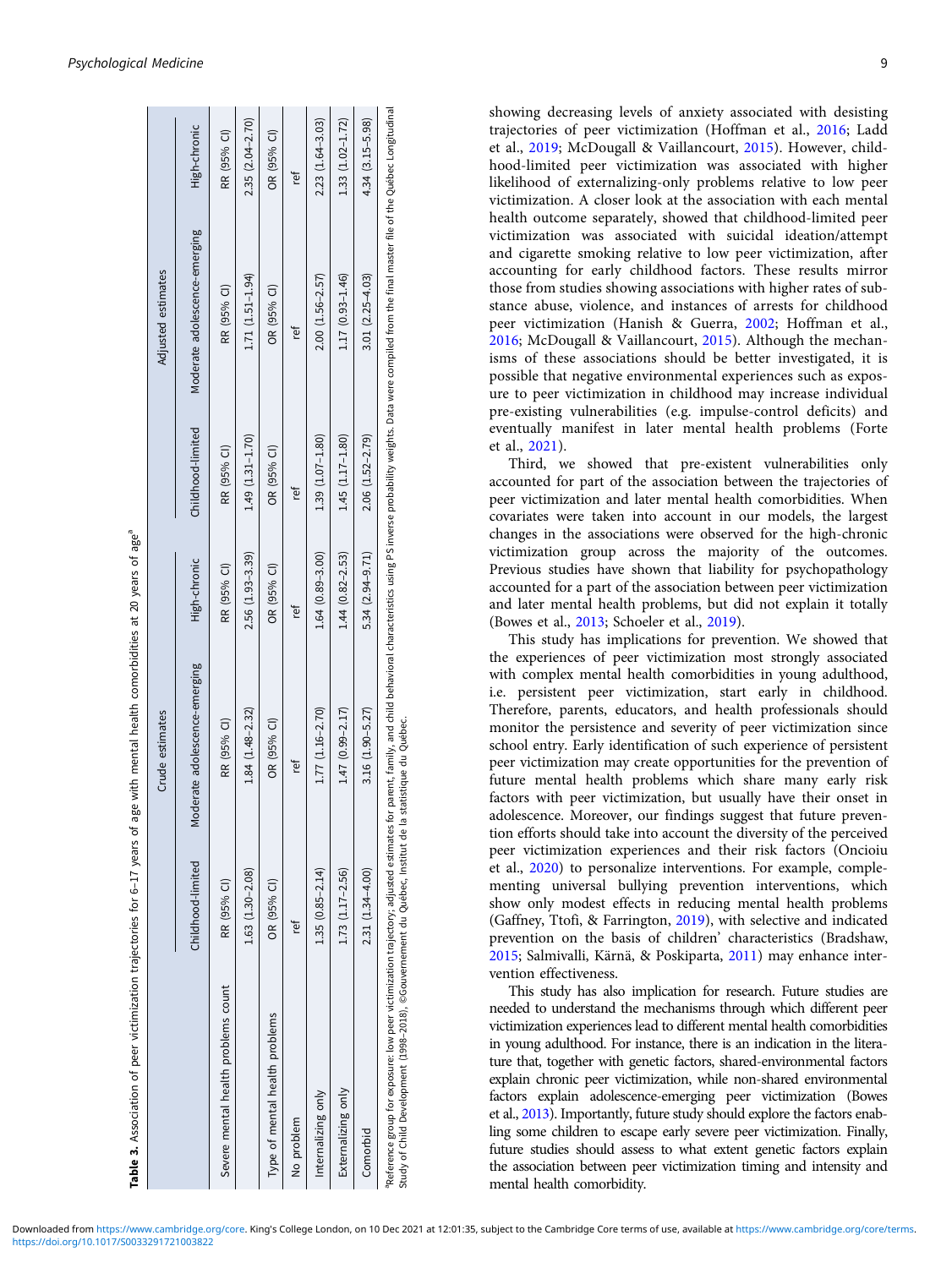<span id="page-9-0"></span>

Fig. 3. Association between peer victimization trajectories and type of mental health comorbidities at age 20 years. The figure shows OR and 95% CIs (y-axis) for the association between peer victimization trajectories (x-axis) and type of mental health comorbidity (panels). Estimates are from the adjusted multinomial regression. The reference category for the exposure was the low peer victimization group, whereas the reference category for outcome was the group with no mental health problems. p values refer to contrasts (OR and 95% CI) between the peer victimization groups available in online Supplementary Table S4. Data were compiled from the final master file of the Québec Longitudinal Study of Child Development (1998–2018), ©Gouvernement du Québec, Institut de la statistique du Québec.

## Limitations

Our findings should be considered in the context of the study's limitations. First, both the outcomes and the exposure were selfreported by the participants. Therefore, associations might be overestimated because of the same-rater bias. Although other raters' assessments may avoid this bias, subjective experience is a critical element in the evaluation of peer victimization as it captures experiences that other raters may have difficulties observing (because of its nature, e.g. relational victimization, or context, e.g. school yard, bus, etc.) and offers an account of the experience as lived by the child/adolescent which is essential when studying psychosocial functioning. Evidence from maltreatment literature suggests that subjective experiences are more predictive of mental health outcomes than objective experiences (Danese & Widom, [2020\)](#page-10-0). Second, although for the majority of the outcomes, validated scales based on the symptoms described in the DSM-5 were used, we did not have access to formal diagnoses. However, our internalizing–externalizing outcome most likely reflects severe mental health problems owing to both the strict cut-offs used and the diversity of the mental health outcomes analyzed (including substance use – see Plana-Ripoll et al., [2020\)](#page-11-0). Third, by accounting for children's behavior prior to school entry, it is possible that behaviors which become apparent at older ages (e.g. internalizing behaviors) or proximal behaviors which entertain bi-directional relations with peer victimization (e.g. social isolation and friendlessness – Cantin, Brendgen, Dussault, & and Vitaro, [2019](#page-10-0)), may still play a role in the investigated associations. However, since our exposure captured the

evolution of peer victimization from ages 6 to 17 years, we could not isolate the contribution of behaviors which are simultaneous. Fourth, because of attrition, our study was based on 57% of the original representative sample; hence, generalizability to the whole Québec population must be prudent. Fifth, we did not exclude children who were bullies at any time point from our study, therefore bully-victims are represented in the trajectories, but we cannot be certain to which trajectories they belong. Additionally, it is very likely that over the course of the 12 years, some of the children have not been only exposed to victimization, but have also been perpetrators. Sixth, the PS only account for measured confounding factors, therefore unmeasured factors (including genetic vulnerability) may still explain the observed association. This calls for cautious interpretations of the causal nature of our associations. Seventh, we did not have enough power to test sex differences.

#### Conclusion

Our study showed that transient and persistent peer victimization experiences across childhood and adolescence were associated with mental health comorbidities in young adulthood, with the strongest associations observed for persistent peer victimization of high intensity. Youth who experienced persistent peer victimization of any intensity had a particularly high likelihood of presenting internalizing problems with or without externalizing problems. These findings suggest that peer victimization, especially when persistent over time should be considered as a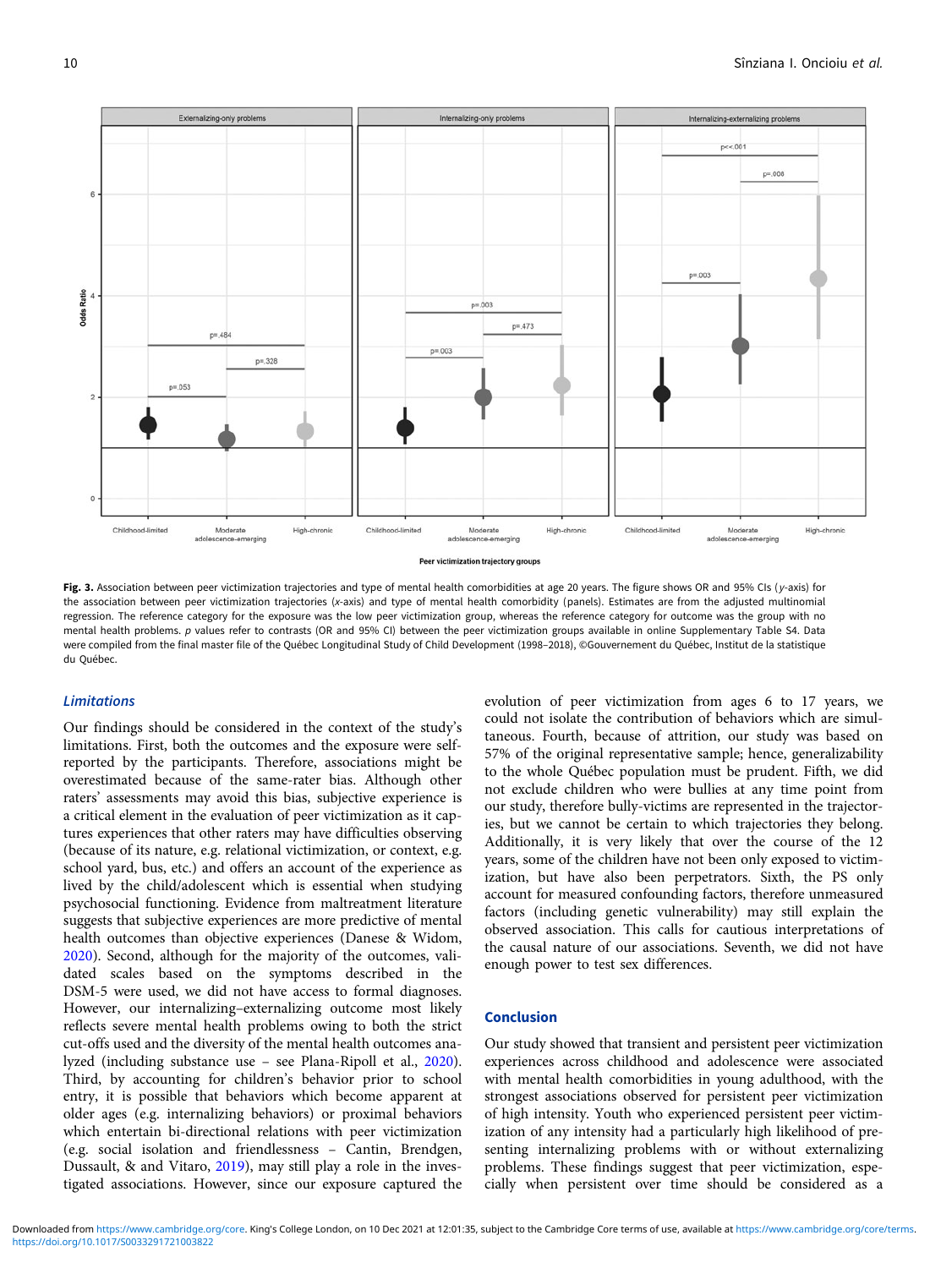<span id="page-10-0"></span>potential intervention target when addressing severe and complex mental health problems in youth.

Supplementary material. The supplementary material for this article can be found at [https://doi.org/10.1017/S0033291721003822.](https://doi.org/10.1017/S0033291721003822)

Acknowledgements. The authors thank the children and parents of the Québec Longitudinal Study of Child Development (QLSCD) and the participating teachers and schools, the Québec Statistics Institute and the Research Unit on Children's Psychosocial Maladjustment (GRIP) for their support in data collection and management.

Financial support. This research was supported by the Quebec Government Ministry of Health, the Canadian Institute of Health Research; the Quebec's Health Research Fund; the Canadian Social Science and Humanities Research Council; Ste-Justine Hospital's Research Center, the University of Montreal; the University of Bordeaux via the grant IDEX 'Origin' (Investissements d'avenir). Massimiliano Orri receives a grant from the European Union's Horizon 2020 research and innovation program (no. 793396). Michel Boivin is supported by the Canada Research Chair Program. Louise Arseneault is the Mental Health Leadership Fellow for the UK Economic and Social Research Council (ESRC).

Conflict of interest. The authors have no financial relationships relevant to this article to disclose. The authors have no conflicts of interest relevant to this article to disclose.

## References

- Analitis, F., Velderman, M. K., Ravens-Sieberer, U., Detmar, S., Erhart, M., & Herdman, M., … European Kidscreen Group. (2009). Being bullied: Associated factors in children and adolescents 8 to 18 years old in 11 European countries. Pediatrics, 123(2), 569–577. doi:10.1542/ peds.2008-0323
- Andrews, G., Slade, T., & Issakidis, C. (2002). Deconstructing current comorbidity: Data from the Australian national survey of mental health and well-being. The British Journal of Psychiatry: The Journal of Mental Science, 181, 306–314. doi:10.1192/bjp.181.4.306
- Angst, J., Sellaro, R., & Ries Merikangas, K. (2002). Multimorbidity of psychiatric disorders as an indicator of clinical severity. European Archives of Psychiatry and Clinical Neuroscience, 252(4), 147–154. doi:10.1007/ s00406-002-0357-6
- Arseneault, L. (2018). Annual research review: The persistent and pervasive impact of being bullied in childhood and adolescence: Implications for policy and practice. Journal of Child Psychology and Psychiatry, and Allied Disciplines, 59(4), 405–421. doi:10.1111/jcpp.12841
- Austin, P. C., Grootendorst, P., & Anderson, G. M. (2007). A comparison of the ability of different propensity score models to balance measured variables between treated and untreated subjects: A Monte Carlo study. Statistics in Medicine, 26(4), 734–753. doi:10.1002/sim.2580
- Bogart, L. M., Elliott, M. N., Klein, D. J., Tortolero, S. R., Mrug, S., Peskin, M. F., … Schuster, M. A. (2014). Peer victimization in fifth grade and health in tenth grade. Pediatrics, 133(3), 440–447. doi:10.1542/peds.2013-3510
- Bouman, T., van der Meulen, M., Goossens, F. A., Olthof, T., Vermande, M. M., & Aleva, E. A. (2012). Peer and self-reports of victimization and bullying: Their differential association with internalizing problems and social adjustment. Journal of School Psychology, 50(6), 759–774. doi:10.1016/ j.jsp.2012.08.004
- Bowes, L., Maughan, B., Ball, H., Shakoor, S., Ouellet-Morin, I., Caspi, A., … Arseneault, L. (2013). Chronic bullying victimization across school transitions: The role of genetic and environmental influences. Development and Psychopathology, 25(2), 333–346. 10.1017/S0954579412001095.
- Bradshaw, C. P. (2015). Translating research to practice in bullying prevention. American Psychologist, 70(4), 322–332. doi:10.1037/a0039114
- Cantin, S., Brendgen, M., Dussault, F., & Vitaro, F. (2019). Transactional links between adolescents' and friends' victimization during the first two years of secondary school: The mediating role of likeability and friendship involvement. Social Development, 28(3), 743–757. doi:10.1111/sode.12355
- Caspi, A., Houts, R. M., Ambler, A., Danese, A., Elliott, M. L., Hariri, A., … Moffitt, T. E. (2020). Longitudinal assessment of mental health disorders and comorbidities across 4 decades among participants in the Dunedin birth cohort study. JAMA Network Open, 3(4), e203221–e203221. doi:10.1001/jamanetworkopen.2020.3221
- Cook, C. R., Williams, K. R., Guerra, N. G., Kim, T. E., & Sadek, S. (2010). Predictors of bullying and victimization in childhood and adolescence: A meta-analytic investigation. School Psychology Quarterly, 25(2), 65–83. doi:10.1037/a0020149
- Craig, W., Harel-Fisch, Y., Fogel-Grinvald, H., Dostaler, S., Hetland, J., Simons-Morton, B., … Pickett, W. (2009). A cross-national profile of bullying and victimization among adolescents in 40 countries. International Journal of Public Health, 54(Suppl 2), 216–224. doi:10.1007/s00038-009-5413-9
- Danese, A., & Widom, C. S. (2020). Objective and subjective experiences of child maltreatment and their relationships with psychopathology. Nature Human Behaviour, 4, 811–818. doi:10.1038/s41562-020-0880-3.
- Eastman, M., Foshee, V., Ennett, S., Sotres-Alvarez, D., Reyes, H. L. M., Faris, R., & North, K. (2018). Profiles of internalizing and externalizing symptoms associated with bullying victimization. Journal of Adolescence, 65, 101–110. doi:10.1016/j.adolescence.2018.03.007
- Finkelhor, D., Turner, H. A., & Hamby, S. (2012). Let's prevent peer victimization, not just bullying. Child Abuse & Neglect, 36(4), 271-274. doi:10.1016/ j.chiabu.2011.12.001
- Forbes, M. K., Fitzpatrick, S., Magson, N. R., & Rapee, R. M. (2019). Depression, anxiety, and peer victimization: Bidirectional relationships and associated outcomes transitioning from childhood to adolescence. Journal of Youth and Adolescence, 48(4), 692–702. doi:10.1007/s10964-018-0922-6
- Forbes, M. K., Magson, N. R., & Rapee, R. M. (2020). Evidence that different types of peer victimization have equivalent associations with transdiagnostic psychopathology in adolescence. Journal of Youth and Adolescence, 49(3), 590–604. doi:10.1007/s10964-020-01202-4
- Forte, A., Orri, M., Turecki, G., Galera, C., Pompili, M., Boivin, M., … Geoffroy, M.-C. (2021). Identifying environmental pathways between irritability during childhood and suicidal ideation and attempt in adolescence: Findings from a 20-year population-based study. Journal of Child Psychology and Psychiatry, and Allied Disciplines. doi:10.1111/jcpp.13411
- Gaffney, H., Ttofi, M. M., & Farrington, D. P. (2019). Evaluating the effectiveness of school-bullying prevention programs: An updated meta-analytical review. Aggression and Violent Behavior, 45, 111–133. doi:10.1016/j.avb.2018.07.001
- Geoffroy, M.-C., Boivin, M., Arseneault, L., Renaud, J., Perret, L. C., Turecki, G., … Côté, S. M. (2018). Childhood trajectories of peer victimization and prediction of mental health outcomes in midadolescence: A longitudinal populationbased study. CMAJ: Canadian Medical Association Journal = Journal de l'Association Medicale Canadienne, 190(2), E37–E43. doi:10.1503/cmaj.170219
- Goldbach, J. T., Sterzing, P. R., & Stuart, M. J. (2018). Challenging conventions of bullying thresholds: Exploring differences between Low and high levels of bully-only, victim-only, and bully-victim roles. Journal of Youth and Adolescence, 47(3), 586–600. doi:10.1007/s10964-017-0775-4
- Goldbaum, S., Craig, W. M., Pepler, D., & Connolly, J. (2003). Developmental trajectories of victimization. Journal of Applied School Psychology, 19(2), 139–156. doi:10.1300/J008v19n02\_09
- Gower, A. L., & Borowsky, I. W. (2013). Associations between frequency of bullying involvement and adjustment in adolescence. Academic Pediatrics, 13(3), 214–221. doi:10.1016/j.acap.2013.02.004
- Hanish, L. D., & Guerra, N. G. (2002). A longitudinal analysis of patterns of adjustment following peer victimization. Development and Psychopathology, 14(1), 69–89. doi:10.1017/s0954579402001049
- Hill, L. S., Reid, F., Morgan, J. F., & Lacey, J. H. (2010). SCOFF, the development of an eating disorder screening questionnaire. The International Journal of Eating Disorders, 43(4), 344–351. doi:10.1002/eat.20679
- Hoffman, C. Y., Phillips, M. D., Daigle, L. E., & Turner, M. G. (2016). Adult consequences of bully victimization: Are children or adolescents more vulnerable to the victimization experience? Youth Violence and Juvenile Justice, 15(4), 441–464. doi:10.1177/1541204016650004.
- Hong, I. K., Wang, W., Pepler, D. J., & Craig, W. M. (2020). Peer victimization through a trauma lens: Identifying who is at risk for negative outcomes. Scandinavian Journal of Psychology, 61(1), 6–16. doi:10.1111/ sjop.12488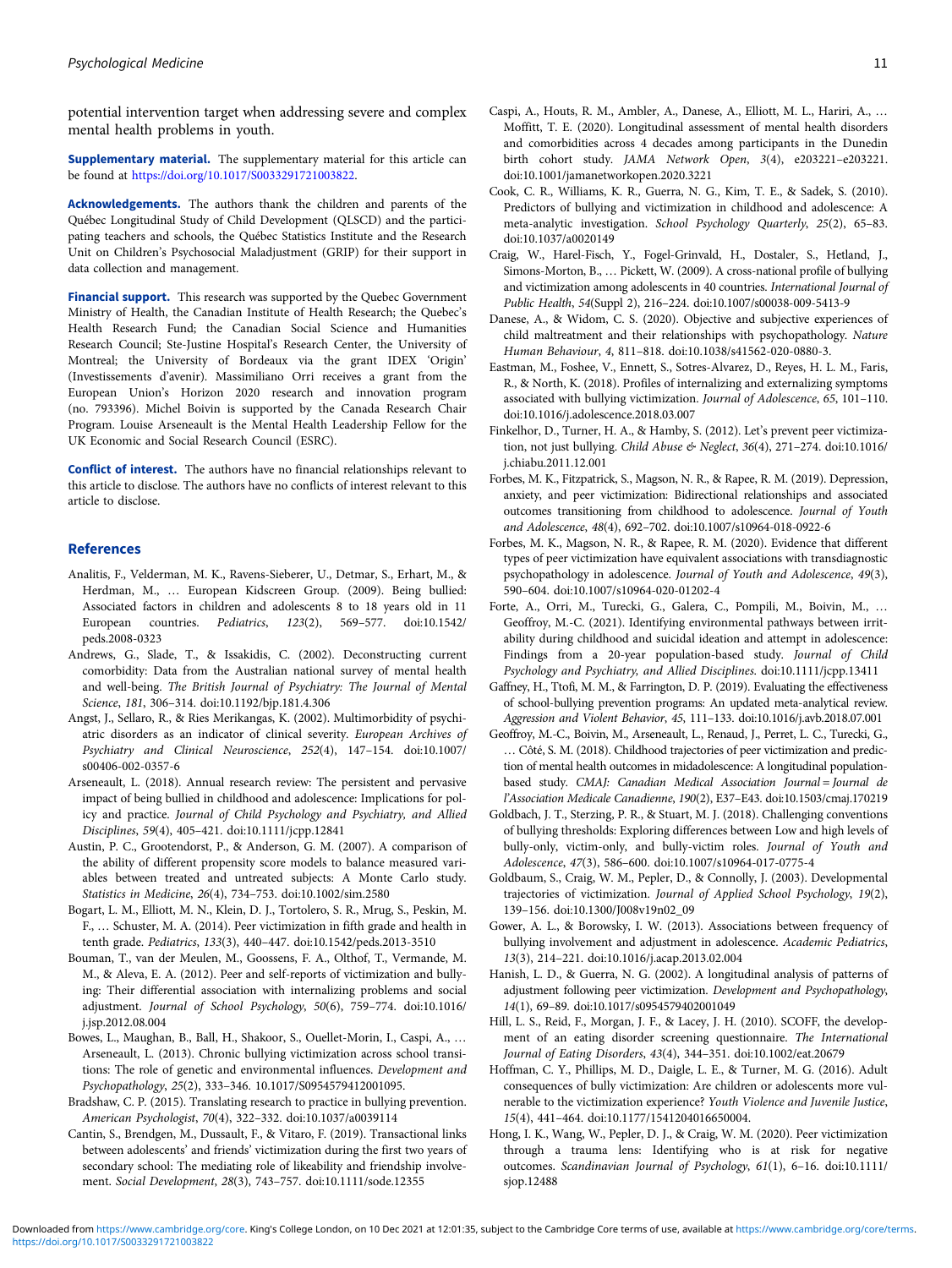- <span id="page-11-0"></span>Jadambaa, A., Thomas, H. J., Scott, J. G., Graves, N., Brain, D., & Pacella, R. (2019). Prevalence of traditional bullying and cyberbullying among children and adolescents in Australia: A systematic review and meta-analysis. The Australian and New Zealand Journal of Psychiatry, 53(9), 878–888. doi:10.1177/0004867419846393
- Jetté, M. (2002). Survey Description and Methodology Part I Logistics and Longitudinal Data Collections (No. Vol. 2, No. 1). Québec, Canada: Institut de la statistique du Québec.
- Kessler, R. C., Adler, L. A., Ames, M., Demler, O. V., Faraone, S., Hiripi, E., … Walters, E. E. (2005a). The world health organization adult ADHD selfreport scale (ASRS): A short screening scale for use in the general population. Psychological Medicine, 35(2), 245–256. doi:10.1017/S0033291704002892
- Kessler, R. C., Adler, L. A., Gruber, M. J., Sarawate, C. A., Spencer, T., & Van Brunt, D. L. (2007). Validity of the world health organization adult ADHD self-report scale (ASRS) screener in a representative sample of health plan members. International Journal of Methods in Psychiatric Research, 16(2), 52–65. doi:10.1002/mpr.208
- Kessler, R. C., Chiu, W. T., Demler, O., & Walters, E. E. (2005b). Prevalence, severity, and comorbidity of twelve-month DSM-IV disorders in the national comorbidity survey replication (NCS-R). Archives of General Psychiatry, 62(6), 617. doi:10.1001/archpsyc.62.6.617
- Klomek, A. B., Marrocco, F., Kleinman, M., Schonfeld, I. S., & Gould, M. S. (2008). Peer victimization, depression, and suicidiality in adolescents. Suicide & Life-Threatening Behavior, 38(2), 166–180. doi:10.1521/ suli.2008.38.2.166
- Kretschmer, T., Barker, E. D., Dijkstra, J. K., Oldehinkel, A. J., & Veenstra, R. (2015). Multifinality of peer victimization: Maladjustment patterns and transitions from early to mid-adolescence. European Child & Adolescent Psychiatry, 24(10), 1169–1179. doi:10.1007/s00787-014-0667-z
- Ladd, G. W., Ettekal, I., & Kochenderfer-Ladd, B. (2017). Peer victimization trajectories from kindergarten through high school: Differential pathways for children's school engagement and achievement? Journal of Educational Psychology, 109(6), 826–841. doi:10.1037/edu0000177.
- Ladd, G. W., Ettekal, I., & Kochenderfer-Ladd, B. (2019). Longitudinal changes in victimized youth's social anxiety and solitary behavior. Journal of Abnormal Child Psychology, 47(7), 1211–1223. doi:10.1007/s10802-018- 0467-x
- Ladd, G. W., & Kochenderfer-Ladd, B. (2002). Identifying victims of peer aggression from early to middle childhood: Analysis of cross-informant data for concordance, estimation of relational adjustment, prevalence of victimization, and characteristics of identified victims. Psychological Assessment, 14(1), 74–96.
- McDougall, P., & Vaillancourt, T. (2015). Long-term adult outcomes of peer victimization in childhood and adolescence: Pathways to adjustment and maladjustment. The American Psychologist, 70(4), 300–310. doi:10.1037/ a0039174
- McLaughlin, K. A., Colich, N. L., Rodman, A. M., & Weissman, D. G. (2020). Mechanisms linking childhood trauma exposure and psychopathology: A transdiagnostic model of risk and resilience. BMC Medicine, 18(1), 96. doi:10.1186/s12916-020-01561-6
- Merikangas, K. R., He, J., Burstein, M., Swanson, S. A., Avenevoli, S., Cui, L., … Swendsen, J. (2010). Lifetime prevalence of mental disorders in US adolescents: Results from the national comorbidity study-adolescent supplement (NCS-A). Journal of the American Academy of Child and Adolescent Psychiatry, 49(10), 980–989. doi:10.1016/j.jaac.2010.05.017
- Modecki, K. L., Minchin, J., Harbaugh, A. G., Guerra, N. G., & Runions, K. C. (2014). Bullying prevalence across contexts: A meta-analysis measuring cyber and traditional bullying. The Journal of Adolescent Health, 55(5), 602–611. doi:10.1016/j.jadohealth.2014.06.007
- Moore, S. E., Norman, R. E., Suetani, S., Thomas, H. J., Sly, P. D., & Scott, J. G. (2017). Consequences of bullying victimization in childhood and adolescence: A systematic review and meta-analysis. World Journal of Psychiatry, 7(1), 60–76. doi:10.5498/wjp.v7.i1.60
- Morgan, J. F., Reid, F., & Lacey, J. H. (1999). The SCOFF questionnaire: Assessment of a new screening tool for eating disorders. BMJ (Clinical Research Ed.), 319(7223), 1467–1468. doi:10.1136/bmj.319.7223.1467
- Oncioiu, S. I., Orri, M., Boivin, M., Geoffroy, M.-C., Arseneault, L., Brendgen, M., … Côté, S. M. (2020). Early childhood factors associated with peer

victimization trajectories from 6 to 17 years of Age. Pediatrics, 145(5), e20192654. doi:10.1542/peds.2019-2654.

- Orri, M., Boivin, M., Chen, C., Ahun, M. N., Geoffroy, M.-C., Ouellet-Morin, I., … Côté, S. M. (2020). Cohort profile: Quebec longitudinal study of child development (QLSCD). Social Psychiatry and Psychiatric Epidemiology, 56, 883–894. doi:10.1007/s00127-020-01972-z.
- Plana-Ripoll, O., Musliner, K. L., Dalsgaard, S., Momen, N. C., Weye, N., Christensen, M. K., … McGrath, J. J. (2020). Nature and prevalence of combinations of mental disorders and their association with excess mortality in a population-based cohort study. World Psychiatry, 19(3), 339–349. doi:10.1002/wps.20802
- Poulin, C., Hand, D., & Boudreau, B. (2005). Validity of a 12-item version of the CES-D used in the national longitudinal study of children and youth. Chronic Diseases in Canada, 26(2–3), 65–72.
- Ranta, K., Kaltiala-Heino, R., Pelkonen, M., & Marttunen, M. (2009). Associations between peer victimization, self-reported depression and social phobia among adolescents: The role of comorbidity. Journal of Adolescence, 32(1), 77–93. doi:10.1016/j.adolescence.2007.11.005
- Reijntjes, A., Kamphuis, J. H., Prinzie, P., Boelen, P. A., van der Schoot, M., & Telch, M. J. (2011). Prospective linkages between peer victimization and externalizing problems in children: A meta-analysis. Aggressive Behavior, 37(3), 215–222. doi:10.1002/ab.20374
- Reijntjes, A., Kamphuis, J. H., Prinzie, P., & Telch, M. J. (2010). Peer victimization and internalizing problems in children: A meta-analysis of longitudinal studies. Child Abuse & Neglect, 34(4), 244–252. doi:10.1016/ j.chiabu.2009.07.009
- Rijlaarsdam, J., Cecil, C. A. M., Buil, J. M., van Lier, P. A. C., & Barker, E. D. (2021). Exposure to bullying and general psychopathology: A prospective, longitudinal study. Research on Child and Adolescent Psychopathology, 49 (6), 727–736. doi:10.1007/s10802-020-00760-2
- Salmivalli, C., Kärnä, A., & Poskiparta, E. (2011). Counteracting bullying in Finland: The KiVa program and its effects on different forms of being bullied. International Journal of Behavioral Development, 35(5), 405–411. doi:10.1177/0165025411407457
- Schaefer, J. D., Moffitt, T. E., Arseneault, L., Danese, A., Fisher, H. L., Houts, R., … Caspi, A. (2018). Adolescent victimization and early-adult psychopathology: Approaching causal inference using a longitudinal twin study to rule out noncausal explanations. Clinical Psychological Science: A Journal of the Association for Psychological Science, 6(3), 352–371. doi:10.1177/2167702617741381
- Schoeler, T., Choi, S. W., Dudbridge, F., Baldwin, J., Duncan, L., Cecil, C. M., … Pingault, J.-B. (2019). Multi-polygenic score approach to identifying individual vulnerabilities associated with the risk of exposure to bullying. JAMA Psychiatry, 76(7), 730–738. doi:10.1001/jamapsychiatry. 2019.0310.
- Schoeler, T., Duncan, L., Cecil, C. M., Ploubidis, G. B., & Pingault, J.-B. (2018). Quasi-experimental evidence on short- and long-term consequences of bullying victimization: A meta-analysis. Psychological Bulletin, 144(12), 1229–1246. doi:10.1037/bul0000171
- Schreier, A., Wolke, D., Thomas, K., Horwood, J., Hollis, C., Gunnell, D., … Harrison, G. (2009). Prospective study of peer victimization in childhood and psychotic symptoms in a nonclinical population at age 12 years. Archives of General Psychiatry, 66(5), 527–536. doi:10.1001/archgenpsychiatry. 2009.23
- Singham, T., Viding, E., Schoeler, T., Arseneault, L., Ronald, A., Cecil, C. M., … Pingault, J.-B. (2017). Concurrent and longitudinal contribution of exposure to bullying in childhood to mental health: The role of vulnerability and resilience. JAMA Psychiatry, 74(11), 1112–1119. doi:10.1001/jamapsychiatry. 2017.2678
- Smith, P. K., Talamelli, L., Cowie, H., Naylor, P., & Chauhan, P. (2004). Profiles of non-victims, escaped victims, continuing victims and new victims of school bullying. The British Journal of Educational Psychology, 74 (Pt 4), 565–581. doi:10.1348/0007099042376427
- Spitzer, R. L., Kroenke, K., Williams, J. B. W., & Löwe, B. (2006). A brief measure for assessing generalized anxiety disorder: The GAD-7. Archives of Internal Medicine, 166(10), 1092–1097. doi:10.1001/archinte.166.10.1092
- Stapinski, L. A., Bowes, L., Wolke, D., Pearson, R. M., Mahedy, L., Button, K. S., … Araya, R. (2014). Peer victimization during adolescence and risk